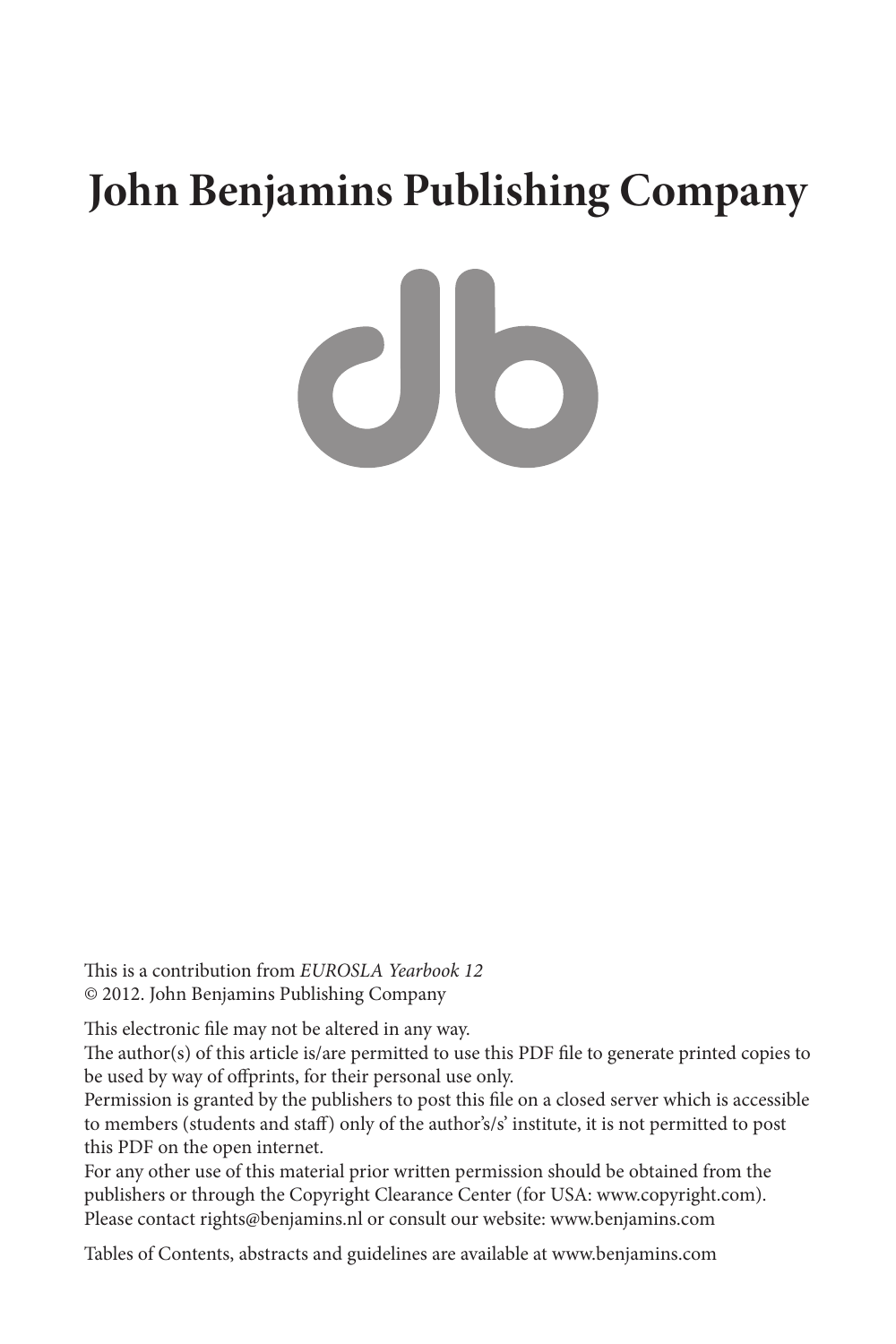# **Personality and L2 use**

# The advantage of being openminded and self-confident in an immigration context

Katarzyna Ożańska-Ponikwia and Jean-Marc Dewaele University of Bielsko-Biała / Birkbeck College, University of London

Researchers working on the effects of study abroad are always baffled by the huge individual differences in the development of a target language (TL) among students – who could be considered as temporary immigrants (Kinginger 2011; Regan et al. 2009). Researchers often speculate that these differences are linked to socialization issues, such as the amount of authentic TL interactions that students engage in. What research designs usually lack are the unique psychological characteristics that could predict the frequency with which L2 users' engage in L2 interactions. The present study investigates this question by looking at the link between personality traits and frequency of use of English L2 as well as self-perceived proficiency in English L2 by 102 adult Polish immigrants living in Ireland and the UK. Participants filled out a Polish version of personality questionnaires (OCEAN and TEIQ) and a sociobiographical questionnaire. Statistical analyses revealed that length of stay was positively correlated with English L2 use and self-perceived proficiency in that language. Linear regression analyses revealed that Openness and Self-esteem were significant predictors of frequency of use of English L2. Openness was the best predictor of self-perceived English L2 proficiency. In sum, our results suggest that progress in the L2 depends not just on the immersion in the L2 but also on the L2 user's basic inclination to seek out social interactions in the L2.

# **Introduction**

Some people are talkative, loud, enthusiastic, fearless, enjoy being part of a large group and telling jokes, while others, on the contrary, tend to avoid speaking if they can, keep their emotions under control, would not volunteer to tell jokes in public, speak in a quiet voice and typically prefer quiet places to talk.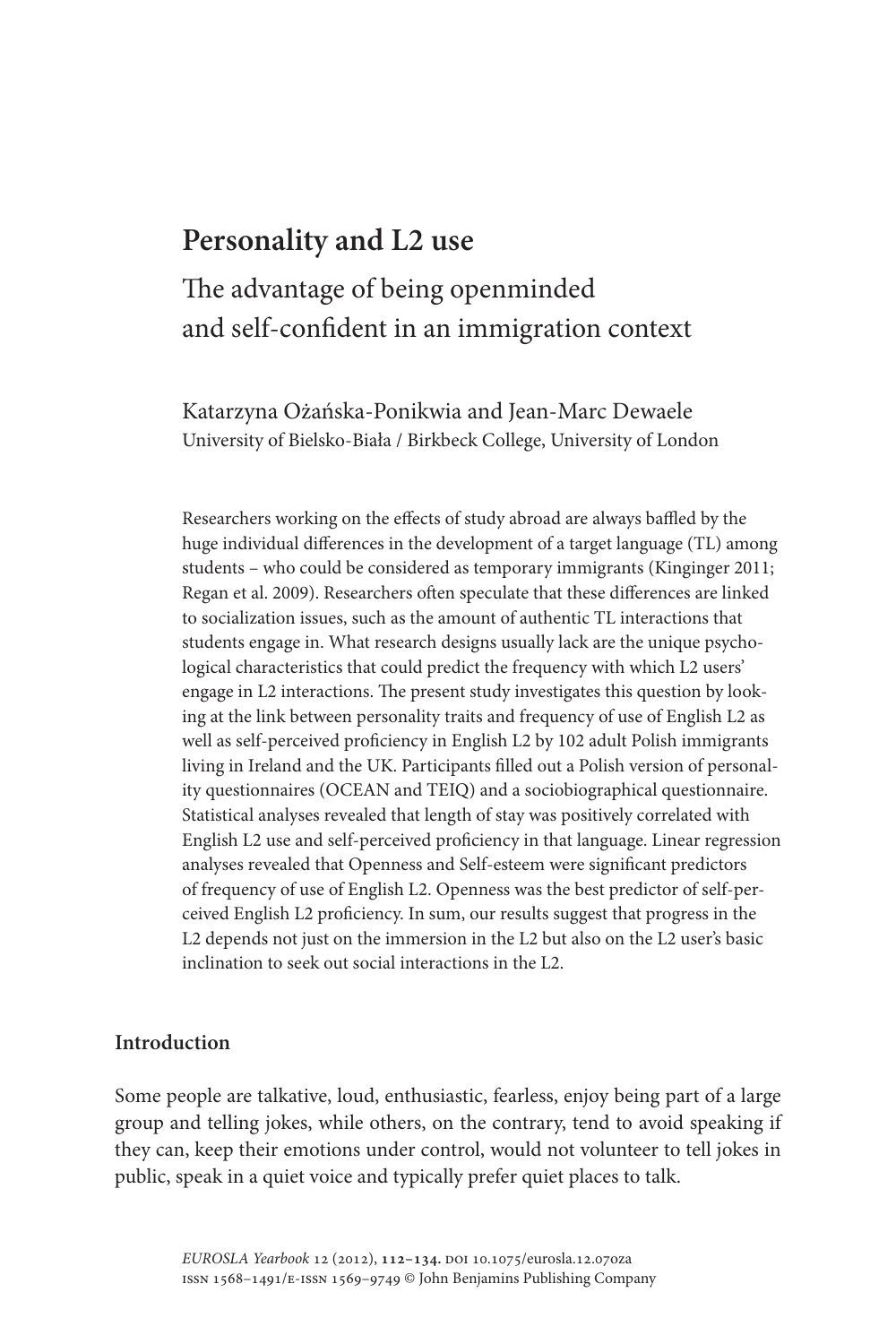Psychologists who focus on these individual differences are generally not interested in the participants' linguistic profile, or the language in which they typically interact. The default position of personality psychologists seems to be that participants are largely monolingual and monocultural, and that the presence of other languages can be safely ignored. Pavlenko (2005) notes that linguistics, psychology, and anthropology "espouse a 'monolingual' view of language (…) that is spoken by the 'idealised' monolingual native speakers" (p. 3). The obvious suggestion is that an individual's communicative behaviour will be more or less similar when that person uses a native or a foreign language. Any multilingual knows that this is not the case, and it has been empirically verified over the years (cf. Dewaele 2010).

The current lack of interdisciplinary work between personality psychology and applied linguistics is striking. According to Segalowitz (2001), the relationship between applied linguistics and psychology was close 40 years ago but the disciplines have drifted apart (p. 4). He bases this assertion on the fact that "one finds little bibliographical overlap in a great number of writing" (p. 4). He identifies three reasons why the initial efforts at collaboration were inherently flawed: "divergent criteria for choosing among competing theories, different ideas about what was to be explained, and different approaches to questions about biology and environment" (p. 3).

The limited interest of personality psychologists in the linguistic profiles of their participants is matched by the applied linguists' interest in their learners' personality profiles. The most popular "psychological" variables in Second Language Acquisition (SLA) research are not personality traits but attitudes and motivation (Dörnyei 2009). Although applied linguists dutifully refer to the – relatively limited – research on the effects of personality traits on second language acquisition and production (Dörnyei 2009), they are typically cast in a supporting role. Moreover, applied linguists rarely include more than one personality trait in their research design, and when they do, they often tend to have relatively unsophisticated and unrealistic expectations of its effects (Dewaele 2009). Among the most active interdisciplinary psychologists/applied linguists are the Canadian researchers Peter MacIntyre, Richard Clément and Kimberley Noels who collaborated with Zoltan Dörnyei and proposed the pyramid model of willingness to communicate (MacIntyre et al. 1998). Personality is at the basis of the pyramid, together with intergroup climate. In other words, the authors acknowledge that an individual's personality profile will determine that individual's willingness to communicate, in the native or in the foreign language. However, the authors did not elaborate what dimensions of personality might be linked to willingness to communicate.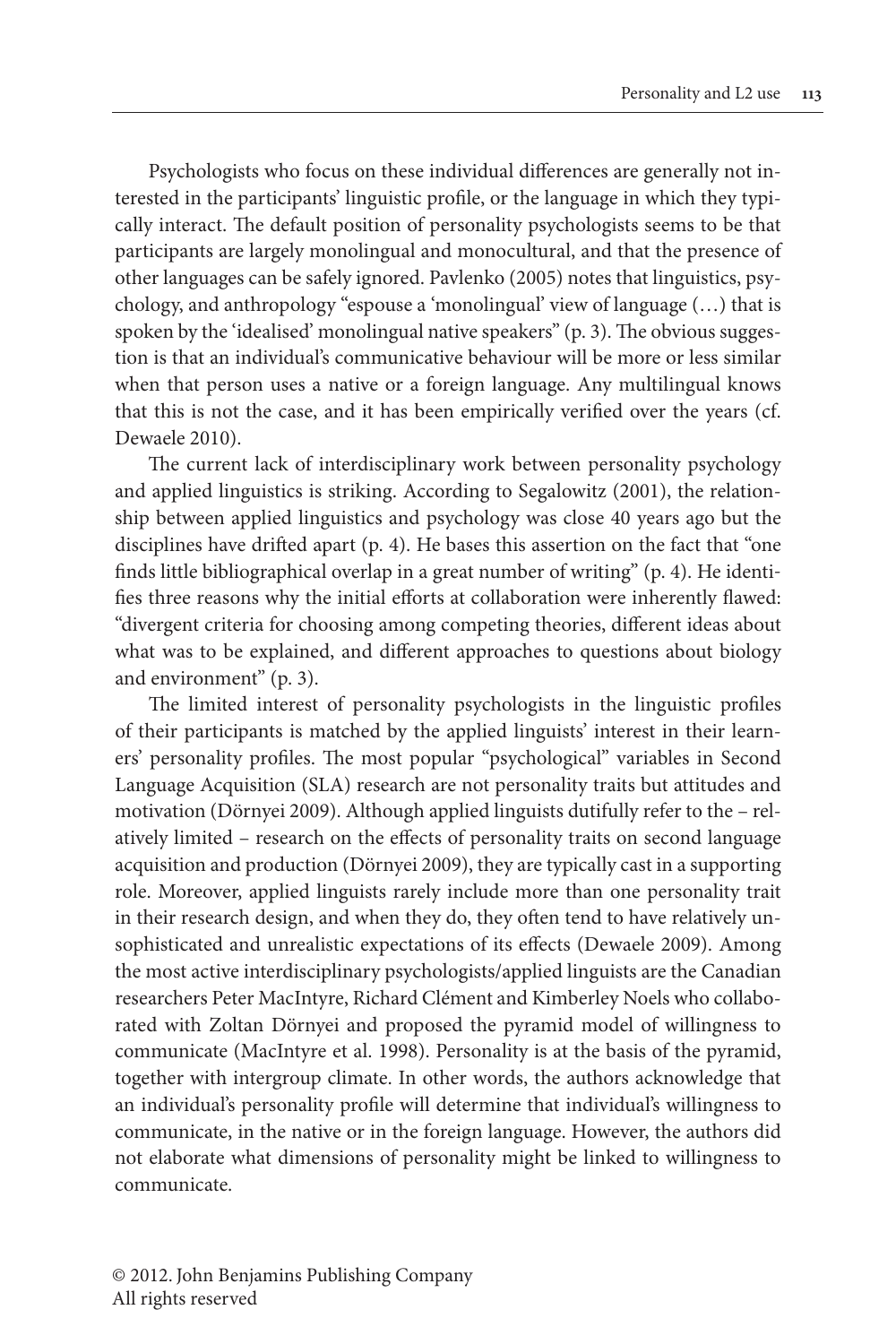To the best of our knowledge, there are no studies that examine the influence of personality traits on self-perceived L2 proficiency or L2 use among immigrant language learners. The closest match is SLA research on Study Abroad that included psychological variables. Yashima et al. (2004) investigated frequency and amount of L2 communication by Japanese students who participated in a studyabroad program in the United States. They found that students with lower levels of communication anxiety and higher levels of self-confidence in the L2 scored higher on Willingness to Communicate (WTC) in the L2. Students with higher levels of International Posture also reported more frequent use of the L2 with their host families. Satisfaction in the sojourn experience and satisfaction in friendship with hosts also correlated positively with frequency of L2 communication with members of the host family. This boosted students' motivation and led them to put in more effort in learning English, which led to a further improvement in communicative skills and self-confidence (p. 140).

Other researchers have pointed out that several independent factors can interact with foreign language experience and use. Trofimovich (2011) observesthat these relationships "are likely recursive and could therefore be described in terms of reciprocal causation, meaning that potential causal links are running in both directions" (p. 149). He lists variables related to training, input, cognitive processing and social context of learning (p. 147). Trofimovich et al. (2009) pointed out that L2 learners of English who sought more opportunities for contact with English outside the school might have been those who benefitted the most from the rich comprehension-based practice they received through instruction. That could suggest that one's personality might influence the very process of L2 acquisition via frequent contacts with the native speakers and exposure to that language. One challenge for L2 researchers, according to Trofimovich (2011) is to conceptualize the influence of these and potentially many other variables within coherent and testable theoretical frameworks which link language input and language experience to L2 learning outcomes.

Individual variation in L2 learning outcomes among students who have spent some time abroad has always struck researchers (Coleman 1998; Regan et al. 2009). Some have even wondered whether the fact of having been abroad may have accentuated differences: "As in all second language learning, there is great variation in student performance with a suggestion that individual differences may be yet more pronounced for those who have been abroad" (Freed 1995: 27). Kinginger (2011) puts it even more bluntly: "study abroad intensifies individual differences in achievement: Certain students thrive while others founder" (p. 58).

Some researchers have tried to link the huge individual variation in outcome with the wider social context of the students abroad and, more specifically,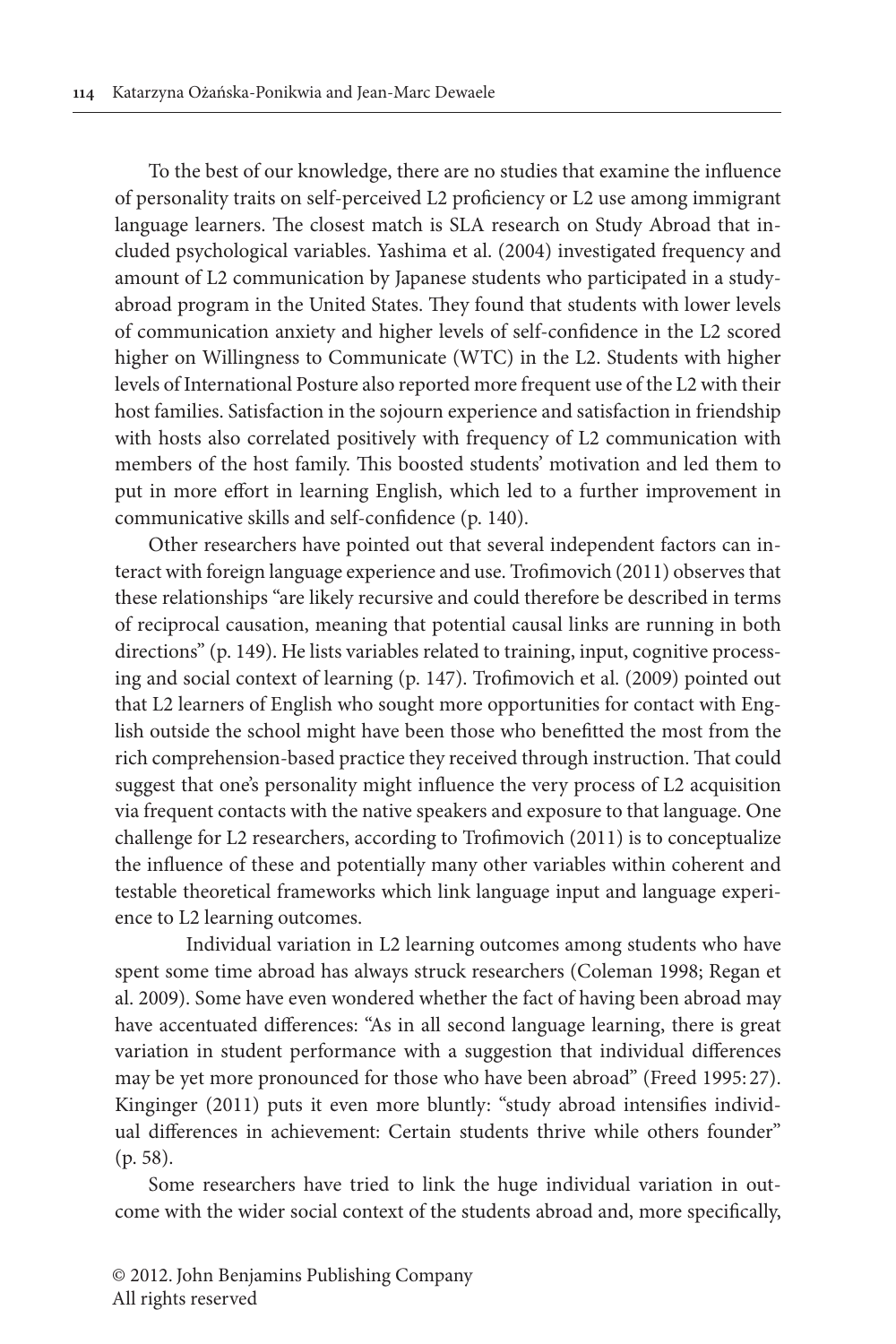their L2 socialisation (Kinginger 2008). Kinginger (2009) is particularly critical of researchers who consider the individual differences "in terms of explanatory schemes where the learner's identity is reduced to an array of individual factors such as attitude, motivation, or personality. Differential success is neatly categorized and the story ends, often with the unsuccessful learner assigned motivational deficit, poor attitude, or inappropriate learning strategies" (p. 31). Kinginger argues that it is crucial to consider the learner's unique dispositions towards language learning, the nature of the study abroad experiences in order to understand why some prevail while others make little progress (p. 31).

We fully agree that case studies can offer valuable insights into the ways unique individuals adapt to specific sociocultural contexts. However, as Dörnyei (2007) points out, while the advantage of qualitative methodologies is the richness of the descriptions of dynamic processesin participants' own terms and very appropriate to explore uncharted areas, such an approach also suffers weaknesses, namely, the small sample size, the idiosyncratic focus and the lack of generalisability (p. 39). The quantitative approach may have a rather limited general exploratory capacity because it cannot easily uncover reasons for particular patterns or the dynamics underlying a situation or phenomenon (p. 35), but "it is systematic, rigorous, focused, and tightly controlled, involving precise measurement and producing reliable and replicable data that is generalisable to other contexts" (p. 34).

We argue that quantitative research into individual differences may not explain the full picture of any individual, but we feel that in identifying the psychological variables (which are universal in nature) linked to the differences, we can shed a unique light on the predispositions of certain learners to engage in particular social activities. Since psychological traits determine an individual's social behaviour, we can assume that individuals with their complex and unique life histories, within the infinitely complex immigrant context, will nevertheless display some common patterns of behaviour which may be more or less conducive of "success" in SLA. We are thus looking for what is invariant, and generalisable.

The informants of the present study are described as immigrant learners as their length of stay in the foreign country varied from a few months to 19 years. Some of them were living in the L2 community for a long amount of time and presumably were fully integrated in that community. Therefore, they are very different form the Study Abroad learners, who are participating in an organized study abroad or work placement programme over a short period of time (from a couple of weeks to 1 year) resulting in the learners' return to the home educational context. However, because the issues we are addressing in this study have not, to the best of our knowledge, been previously investigated in relation to immigrant language learners, we will present some studies that focused on individual differences in the context of Study Abroad. We acknowledge that some differences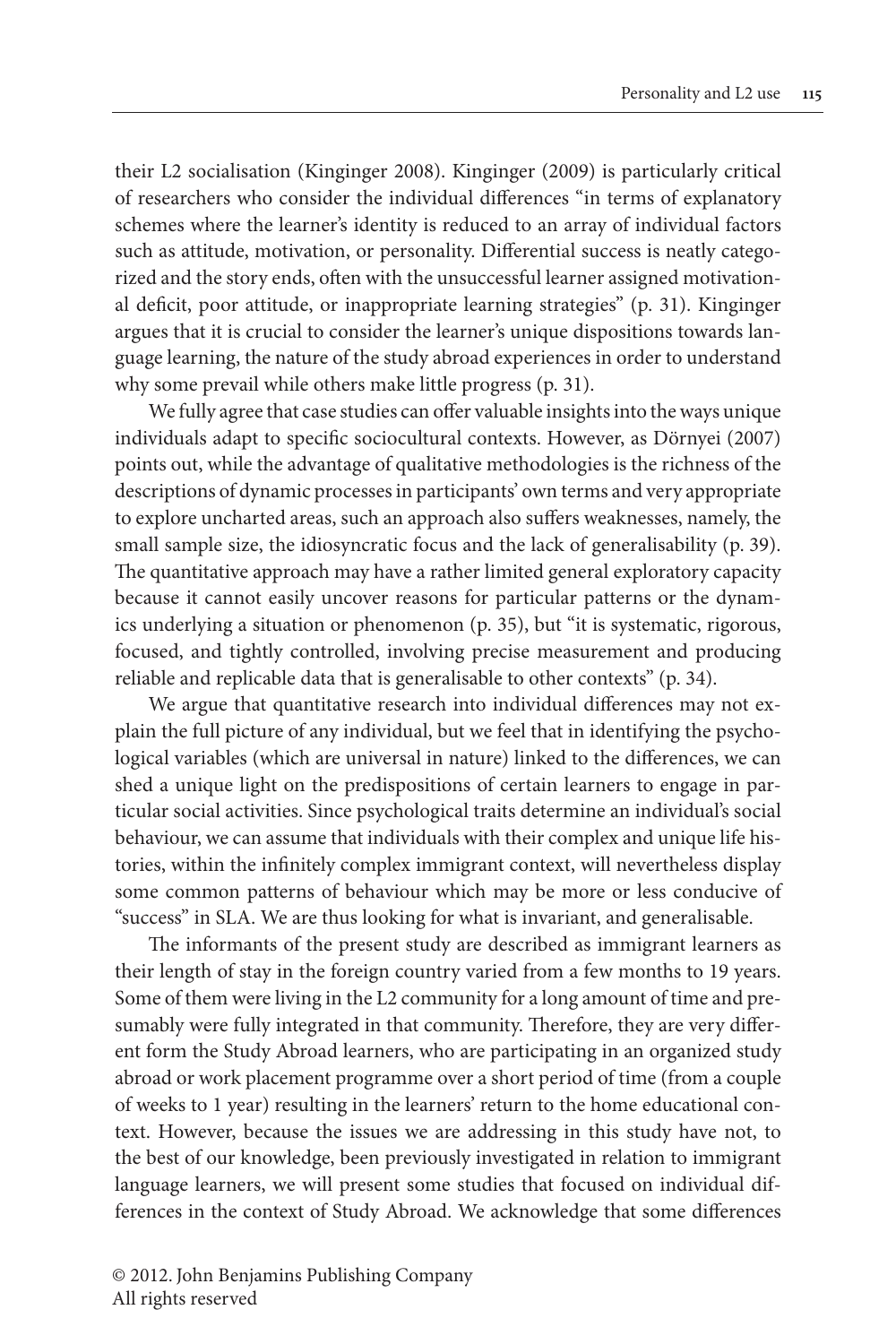may exist between immigrant learners/users and Study Abroad learners/users (the main one being the more permanent character and the length of stay of the immigrants) but we also suspect that many findings of the Study Abroad research are applicable to our immigrant learners/users.

#### **Study abroad/immigrant context**

Research suggests that study abroad generally has a positive influence on various aspects of learners' TL (Freed 1995). Freed (1995) compared American instructed learners of French who did not go abroad to a study abroad group. The results showed that the study abroad learners were perceived to speak significantly more, to have an increased speech rate and longer streams of continuous speech than the instructed learners. The study abroad learners were generally more at ease when speaking in the L2 when compared to the learners who had not been abroad (Regan et al. 2009: 34). The study abroad learners also showed enhanced communicative ability, which was related to increased fluency, as manifested by increased rate of speech and more repair by the study abroad learners (Regan et al. 2009: 36).

A successful outcome of a study abroad has been linked to a wide range of factors: type and intensity of the communicative interaction which the learner engages in while abroad, some sociopersonal characteristics such as learner's motivation and gender, as well as more global issues such as residence type, length of stay and *raison d'être* while abroad (Regan et al. 2009: 39).

Pellegrino (1998) investigated American study abroad learners in Russia focusing on the learners' expectations of the type of contact which best facilitates their acquisition. Learners reported on the importance of the informal contact with the target language. Kinginger (2008) also found that her "successful" students were typically the ones who had been lucky enough to stay with a welcoming host family who engaged them in daily conversations, and the ones who sought out native speakers of French and avoided their English-speaking colleagues. Those who developed their own "French" social networks made significant linguistic progress. Some participants also reported that their stay in France had altered their personality: "Ailis claimed that she had learned mainly about herself. Above all, she had discovered her taste for travel, but she also stated that she had learned to value her friends and family at home and that she had become more patient and tolerant of diversity" (Kinginger 2008: 263).

Kinginger (2011) also points out that language educators have an important part to play in order to promote the engagement of students in language learning abroad. Educators can promote "educationally relevant engagement in the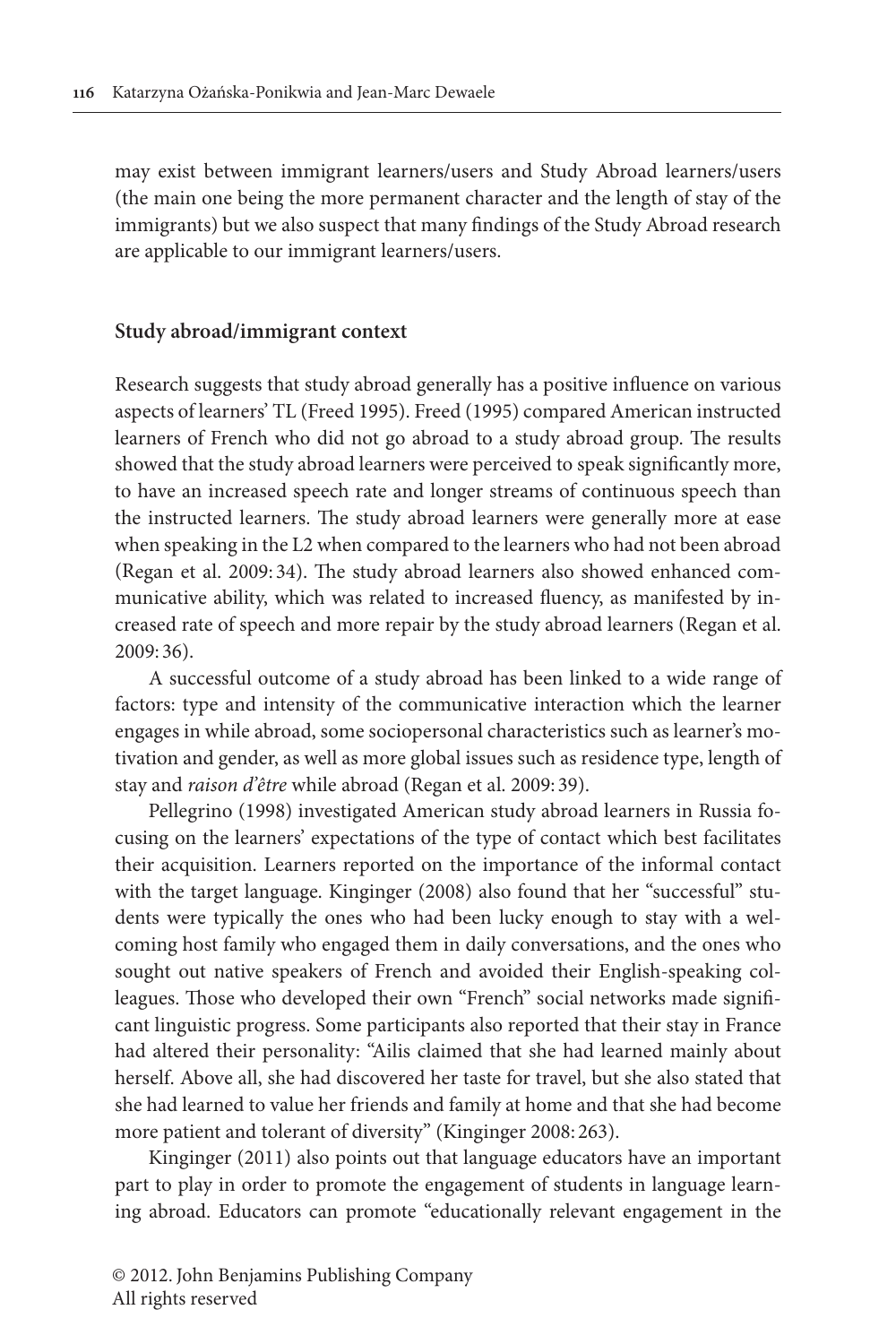practices of host communities", provide "guidance in the interpretation of these practices", and prepare students "to take specific advantage of language learning opportunities" (p. 67).

### **Personality and SLA**

Personality is "the more or less stable and enduring organization of a person's character, temperament, intellect and physique which determines his unique adjustment to the environment" (Child 1986:239). It is the organized system of behaviours, attitudes, and values that characterizes a given individual and accounts for his particular manner of functioning in the environment (Strelau 2000). Personality is thought to affect language learning directly or indirectly, i.e. by influencing the choice of language learning strategies or classroom participation (Bielska 2006:14). Ehrman (1996:101) suggests that there is a clear relationship between personality and SLA as personality determines what people feel comfortable with. As a result, people tend to choose and consequently do what they feel comfortable with and get better at the given skills. This does not preclude the development of skills associated with the opposite pole of a given preference scale. It simply suggests that without conscious focusing, these skills may not be given enough natural practice (Bielska 2006:14). From among numerous personality dimensions investigated in general psychology, we will focus the literature review on the dimensions which are *prime facie* linked to communication: Extraversion, Openness, Emotional Intelligence and Empathy (Dewaele 2012). The former two are higher-order personality traits, the latter two are lower-order personality traits.

#### Higher and lower-order personality traits

In psychology, 'trait theory' is a major approach to the study of human personality. Trait theorists are primarily interested in the measurement of 'traits', which can be defined as habitual patterns of behaviour, thought, and emotion (Kassin 2003). According to this perspective, traits are relatively stable over time, differ among individuals (e.g. some people are outgoing whereas others are shy), and influence behaviour. The statistical technique of factor analysis has demonstrated that particular clusters of traits reliably correlate together. Many psychologists currently believe that five factors are sufficient (Costa and McCrae 1992a). Among these five factors, later called 'higher-order personality traits' or 'The Big Five', are: Extraversion, Openness, Agreeableness, Conscientiousness, and Neuroticism. Each of the 'Big Five' personality traits has its counterpart presented on a linear scale.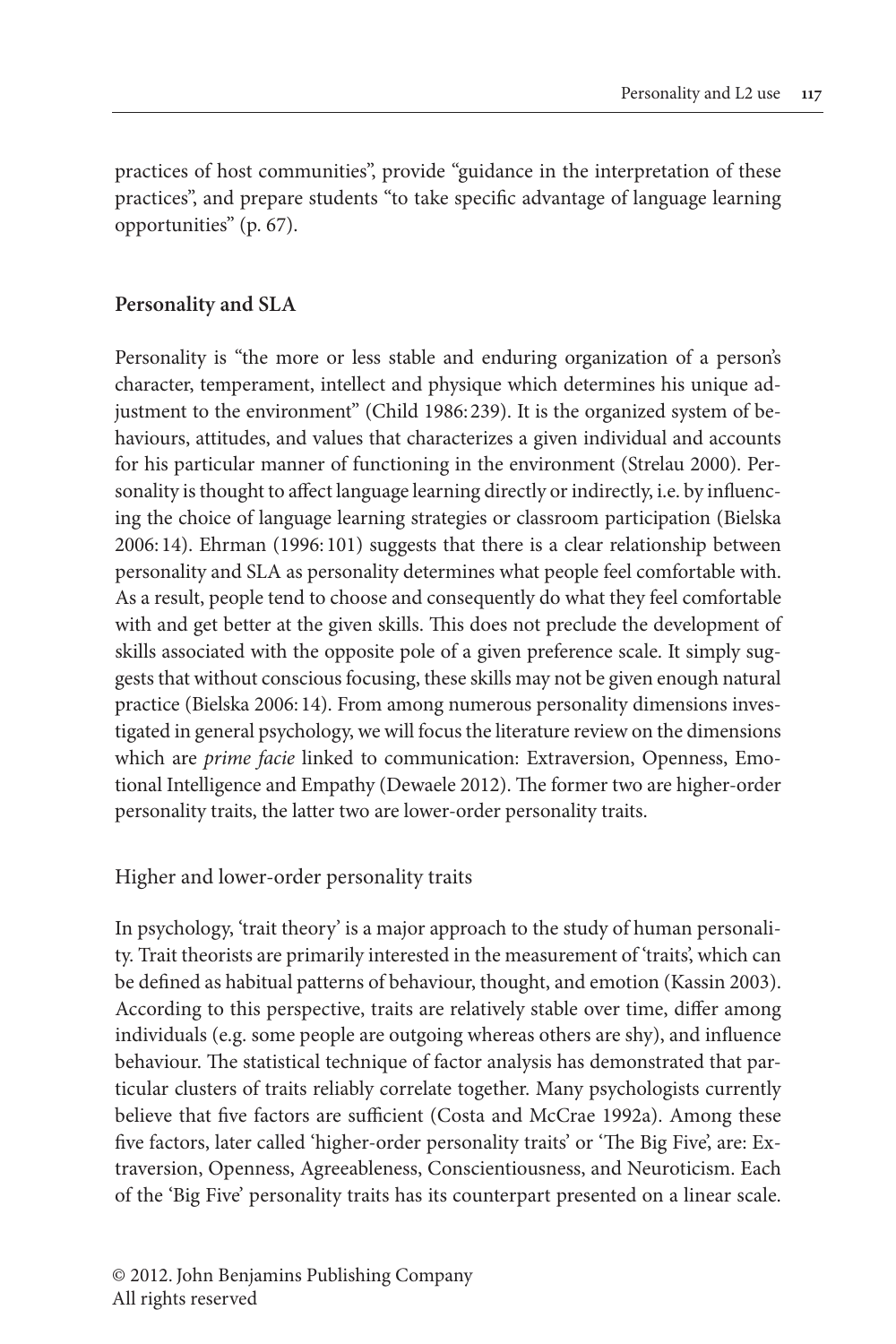| <b>HIGH SCORER</b>                                                                                                | <b>GLOBAL DOMAINS</b>                                                                                                                                                       | <b>LOW SCORER</b>                                                                                  |
|-------------------------------------------------------------------------------------------------------------------|-----------------------------------------------------------------------------------------------------------------------------------------------------------------------------|----------------------------------------------------------------------------------------------------|
| Worrying, nervous, emo-<br>tional, insecure, inadequate,<br>hypochondriacal                                       | Neuroticism (N) Assesses adjustment<br>versus emotional instability. Identi-<br>fies individuals prone to psychological<br>distress, unrealistic ideas.                     | Calm, relaxed,<br>unemotional, hardy,<br>secure, self-satisfied                                    |
| Sociable, active, talkative,<br>person-oriented, optimistic,<br>fun-loving, affectionate                          | Extraversion (E) Assesses quantity and<br>intensity of interpersonal interaction;<br>activity level; need for stimulation; and<br>capacity for joy.                         | Reserved, sober, aloof<br>unexuberant, task-<br>oriented, retiring,<br>quiet                       |
| Curious, broad interests,<br>creative, original, imagina-<br>tive, untraditional                                  | Openness (O) Assesses proactive seek-<br>ing and appreciation of experience for<br>its own sake, toleration for and explora-<br>tion of the unfamiliar.                     | Conventional, down-<br>to-earth, narrow<br>interests, inartistic,<br>unanalytical                  |
| Soft-hearted, good-natured,<br>trusting, helpful, forgiving,<br>gullible, straightforward                         | Agreeableness (A) Assesses the qual-<br>ity of one's interpersonal orientation<br>along a continuum from compassion to<br>antagonism in thoughts, feelings, and<br>actions. | Cynical, rude, suspi-<br>cious, uncooperative,<br>vengeful, ruthless, ir-<br>ritable, manipulative |
| Organized, reliable, hard-<br>working, self-disciplined,<br>punctual, scrupulous, neat,<br>ambitious, persevering | Conscientiousness (C) Assesses the<br>individual's degree of organization,<br>persistence, and motivation in goal-<br>directed behavior.                                    | Aimless, unreliable,<br>lazy, careless, lax,<br>negligent, weak-<br>willed, hedonistic             |

**Table 1.** The Five Factor Personality Model adapted from *NEO Personality Inventory-Revised* (Costa and McCrae 1992b: 120)

The reason for pairing these factors is that a high score for one of the pair, e.g. Extraversion, entails a low score for its counterpart, in this case Introversion. Scores on the various dimensions follow a normal (Gaussian) distribution, meaning that a majority of people are situated between the opposite poles, and are called "ambiverts" on the Extraversion-Introversion dimension. Table 1 provides an overview of 'The Big Five' factors. It describes the general characteristics of the traits as well as the characteristics of its high and low scorers. On the basis of these characteristics, the framework for measuring the 'The Big Five' was constructed.

Personality traits are hierarchically organized with more specific or lowerorder traits combining to form more generalized higher-order traits. At the same time, there are good reasons to consider that both higher- and lower-order levels of the hierarchy are important for understanding personality (Livesley et al. 1998) that shapes various aspects of our life including SLA or affective socialization processes.

Trait emotional intelligence (EI) (or trait emotional self-efficacy) is closely related to the main personality traits and therefore this is termed a lower-order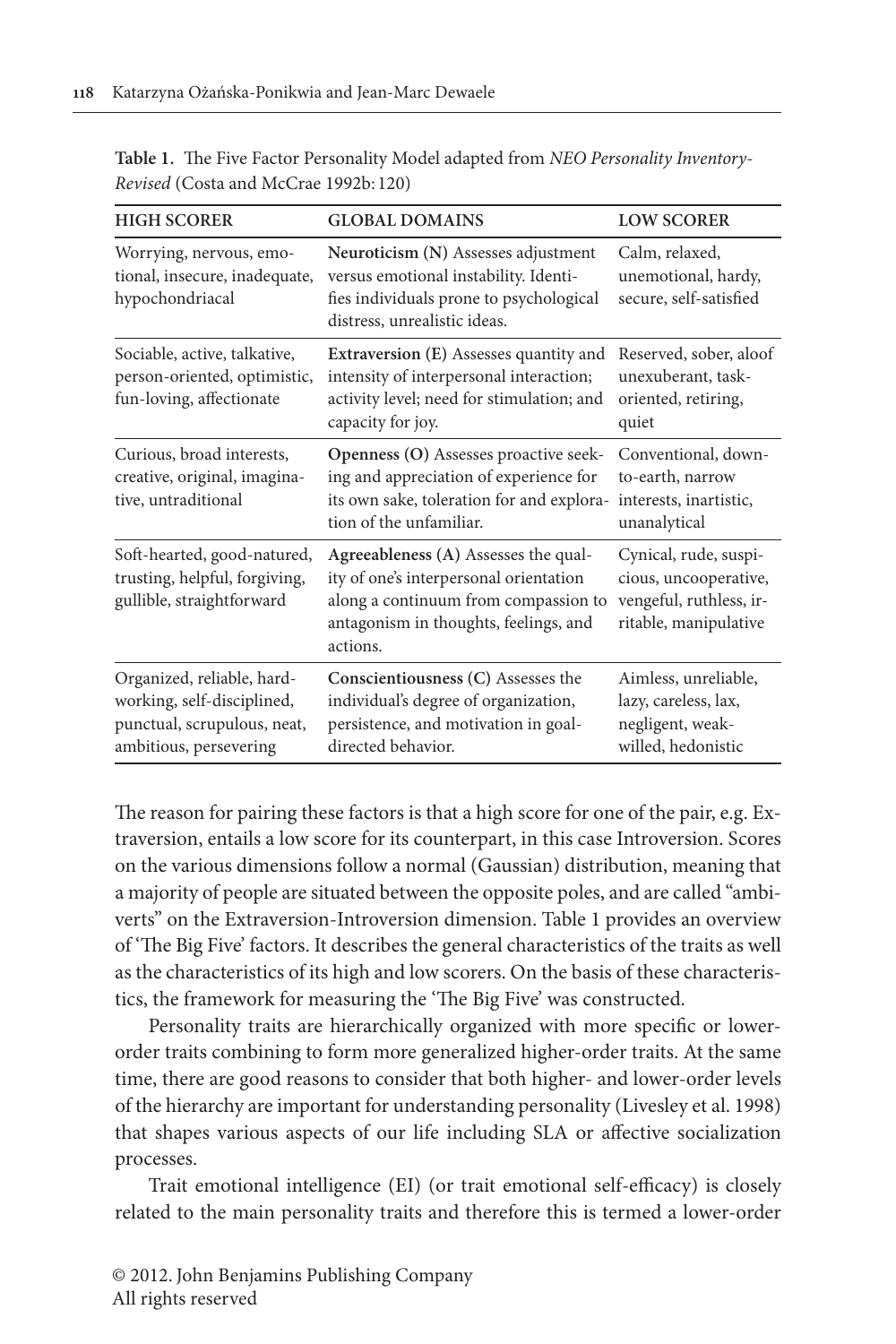personality trait (Petrides et al. 2007). The construct of trait EI posits the existence of actual or perceived differences in the extent to which people attend to, process and utilize affect-laden information (cf. Davey 2005: 306). Trait EI has received much attention in the psychological literature and beyond, generating intense demand for application in educational, organizational and clinical settings (cf. Petrides et al. 2007). Trait EI concerns emotion-related dispositions and self-perceptions measured via self-report. Dewaele et al. (2008) found that trait EI was inversely related to communicative anxiety in the various languages of multilinguals.

#### The 'Big Five' and SLA

Dewaele (2012) observed that relatively few significant findings have been published linking personality traits and measures of SLA. One possibility is that research has been carried out but that a lack of significant effects may have discouraged researchers to publish their findings. The research that was published typically reports small effects for personality traits on aspects of SLA (Dewaele 2009, 2012). One possible explanation is that the learner's psychological profile may play a role in their SLA, but only in interaction with lower order psychological variables and with contextual factors such as language learning history, current linguistic practices, language profile, educational and sociopolitical context (Dewaele 2009).

The personality trait that has been most often researched in SLA is Extraversion/Introversion. Two hypotheses have been investigated in this regard, based on the distinction between the acquisition of basic interpersonal communication skills (BICS) and the development of cognitive academic language proficiency (CALP) (Bielska 2006; Ellis 1994). The first hypothesis states that introvert learners will do better at developing cognitive academic language proficiency (CALP). The rationale for this hypothesis comes from studies which show that introverts typically enjoy more academic success and are more independent of momentary outward situation since they are driven by inner stimuli. Consequently, introverts tend to go more deeply into their work and, if motivated, can sustain their interest and work effectively for long periods of time (Myers and Myers 1995). They typically perform slightly better on L2 vocabulary tests (Carrell et al. 1996), specifically when the learning happens in a familiar situation, while extraverts seem to perform better when the learning situation has a moderate degree of novelty (MacIntyre et al. 2007). The second hypothesis states that extravert learners, due to their sociability, will be more willing to engage in group work, more inclined to talk more, likely to seek out the advantage of practice opportunities both inside and outside the classroom and, consequently, will be better than introverted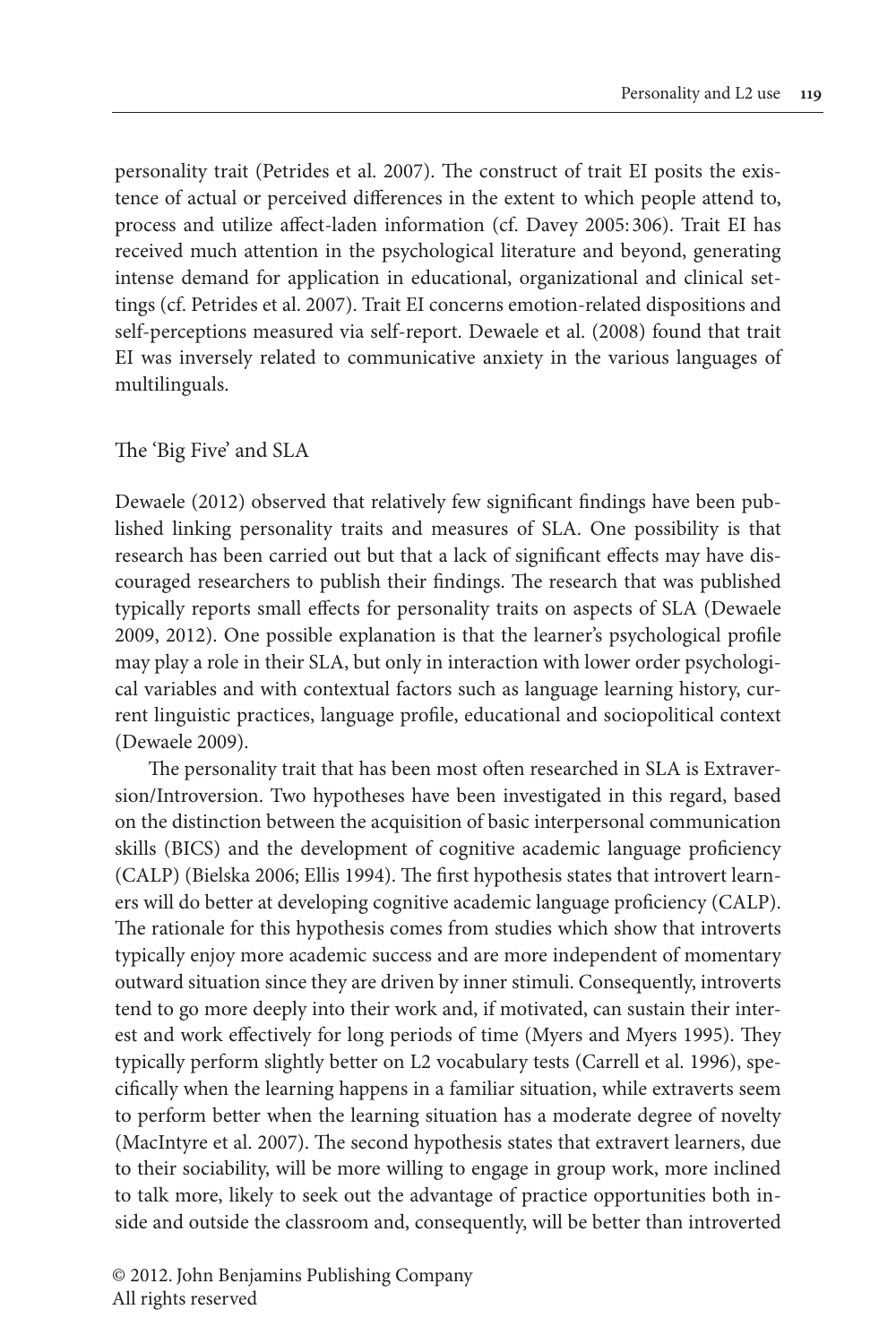learners at acquiring BICS (Bielska 2006). Some studies have indeed reported a positive relationship between measures of Extraversion and learning and using of oral English by ESL students. Among them, Rossier (1975) hypothesized that the outgoing extraverted students, thanks to extra practice they get outside the language classroom, would become proficient speakers of English more rapidly than their introverted classmates. No relationship was found between Extraversion and overall oral proficiency, but the statistical analysis of the data revealed a highly significant positive correlation between Extraversion and oral fluency.

Naiman et al. (1978) tested the same hypothesis on the superiority of the extravert learners. The authors checked whether "good language learners", i.e. Canadian high school students learning French as a L2 who scored highest on two written tests, tended to be more extravert. When a positive correlation failed to emerge between extraversion scores and test results, the authors questioned the construct validity of the Eysenck Personality Inventory (EPI), which was used to calculate extraversion scores (Naiman et al. 1978: 67). The authors seemed unaware that their focus on test scores might have explained the unexpected result (Dewaele and Furnham 1999). Had they used not just test scores but also more sophisticated linguistic variables, covering not only written language but also oral language, they might have found that the lack of expected relationships was unrelated to the construct validity of the EPI. Dewaele and Furnham (2000) tested this specific hypothesis and found significant positive correlations between Extraversion scores and indicators of fluency (but not accuracy) in advanced French interlanguage. They suggested that extraverts' better stress-resistance and better short-term memory allow them to maintain automaticity of speech production when they are under some sort of arousal/stress while introverts slide back to controlled processing which overloads their working memory. This short-term memory advantage does not make the extraverts "better" learners in terms of errors but better "performers" in terms of fluency. Wakamoto (2009) found that his more extraverted Japanese learners of English tended to prefer social strategies, like cooperation with others or asking for clarification compared to the more introverted students who were more likely to try to overcome obstacles without outside help.

The hypothesis that extraverts would excel in BICS has been rejected in recent research on the psychological profile of the "good language learner". Ehrman (2008) selected a sample of 62 language learners out of 3145, who obtained top scores on an oral interview test (supposedly testing BICS). She used the Myers-Briggs Type Indicator to establish personality types (four scales: extraversion-introversion, sensing-intuition, thinking-feeling, judging-perceiving; combining into 16 possible four-letter types) of this "true elite of good language learners" (p. 61). She used crosstabs analyses to determine which personality type was most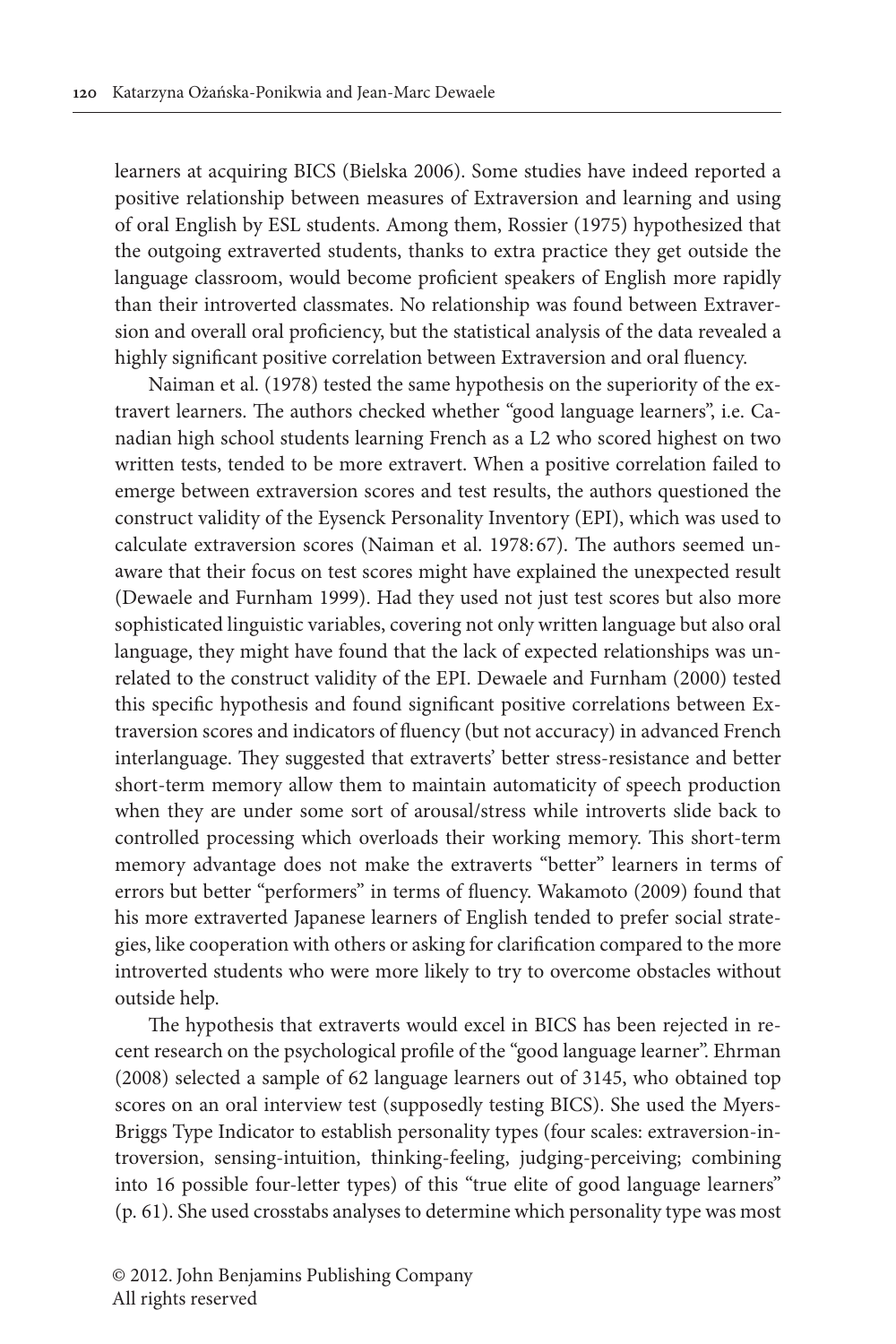frequent among her participants. Only one personality type was significantly over-represented in this elite group, namely INTJ types (introverted-intuitivethinking-judging) (p. 64). In other words:"the best language learners tend to have introverted personalities, a finding which runs contrary to much of the literature, and, even, to pedagogical intuition. The best learners are intuitive and they are logical and precise thinkers who are able to exercise judgment" (p. 70).

MacIntyre and Charos (1996) have included various personality traits as predictors of French L2 learning and communication. They found a link between Intellect and self-perceived competence, with Canadian L2 learners who considered themselves more intellectual and sophisticated also feeling more proficient in the L2 (p. 18). Introversion (but not Emotional Stability) was found to be linked to language anxiety (p. 19). Agreeableness was linked to willingness to communicate: "People who are more pleasant and agreeable themselves would be more likely to have pleasant contacts with target language group members, and this appears to be reflected in their willingness to communicate" (p. 19). Emotional Stability was found to be linked to integrativeness, with participants scoring lower on Emotional Stability displaying less willingness to interact with members of the L2 community (p. 19). The last personality trait to be investigated was conscientiousness, which was found to be linked to the learning situation: Thus students who are more conscientious and well organized, as compared to less well organized ones, may possess an advantage in study habits that leads to a more positive attitude toward the language course (p. 20). The authors conclude that: "Global personality traits are implicated indirectly, via their influence on language-related attitudes, language anxiety, perceived L2 competence, motivation for language learning, and willingness to communicate" (MacIntyre and Charos 1996: 21).

Trait Emotional Intelligence, Empathy and SLA

Dewaele et al. (2008) investigated the link between levels of trait EI and levels of communicative anxiety in the L1, L2, L3 and L4 of adult multilinguals.Asignificant negative relationship was found between communicative anxiety in the different languages of the participants and their scores on trait EI. The authors speculated that emotionally intelligent individuals are better able to judge the emotional state of their interlocutor which lowers their communicative anxiety because they feel more confident about their ability to communicate effectively. Further research on the same population showed that trait EI is not linked to self-perceived competence in various languages, to language choice to express emotions, nor to multilinguals' perceptions of their various languages (Dewaele 2010).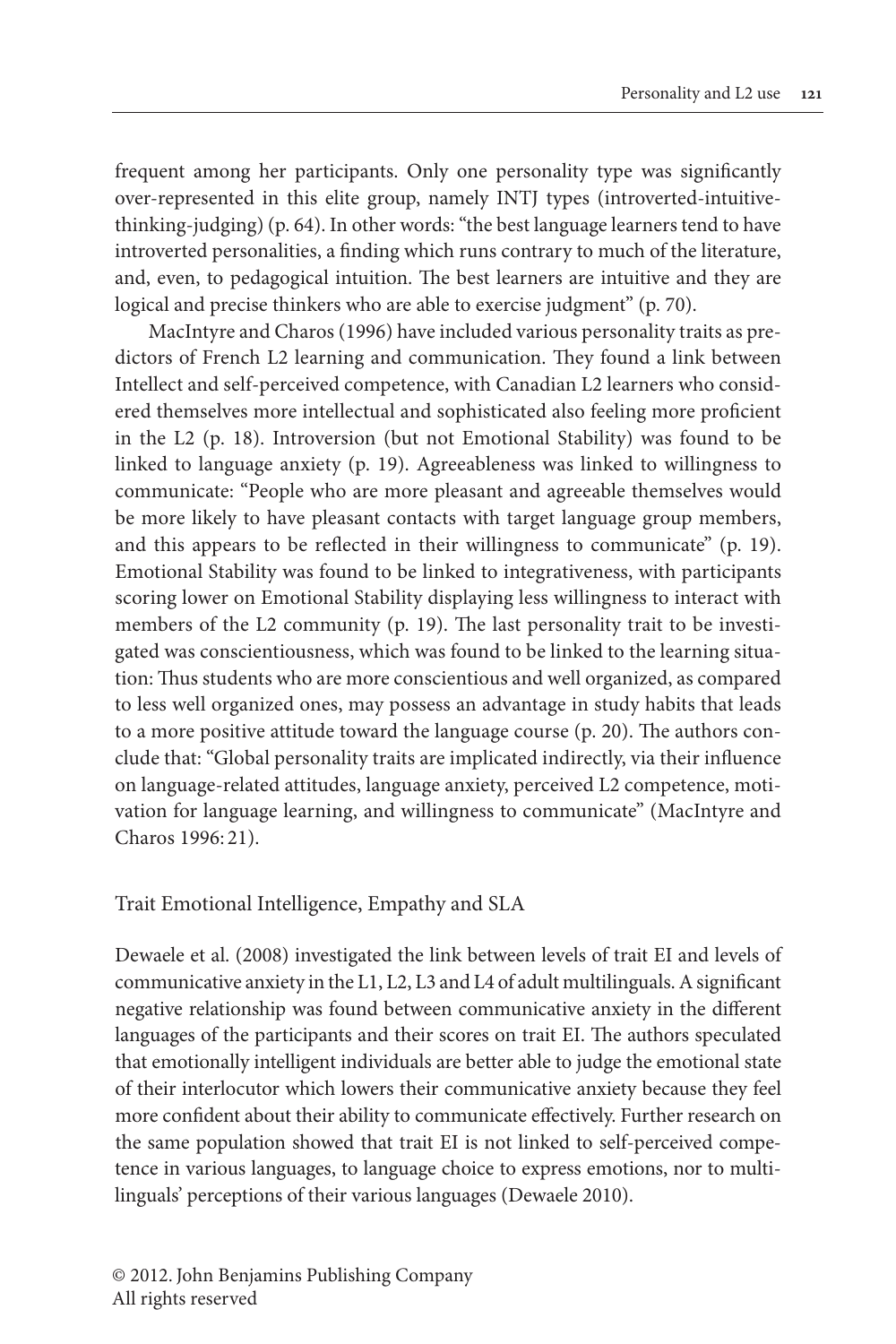Empathy has been linked to authenticity of pronunciation (Guiora et al. 1972). Participants who scored high on imitation of a native speaker's pronunciation of a script containing predetermined points of pronunciation difficulty tended to score higher on Empathy. Recent research using fMRI imaging has shown that imitation aptitude for an unknown language is mostly predicted by working memory, whereas imitation aptitude in advanced L2 is best predicted by empathy and phonetic coding ability (Rota and Reiterer 2009).

# **Research questions and hypotheses**

The present study, which forms part of a larger-scale investigation into personality and the perception and expression of emotions in L1 and L2 (Ożańska-Ponikwia 2011), explores the links between both higher order personality traits and lower order personality traits like trait emotional intelligence (EI) and self-reported L2 use and L2 self-perceived proficiency among L2 users living abroad. We will address the following research questions:

- 1. Do L2 users who have been abroad for a longer time use their L2 more and feel more proficient in their L2? We hypothesise that length of stay will be positively correlated with both frequency of use and self-perceived proficiency.
- 2. What is the effect of personality on use of the L2 while abroad? We expect that people who score high on Extraversion, Openness, Self-esteem, Well-being, Stress management, Adaptability, and trait EI will engage in communicative interactions in their L2 more frequently.
- 3. What is the effect of personality on self-perceived proficiency in the L2 while abroad? We speculate that the factors which affect frequency of use of the L2 will indirectly be linked to self-perceived proficiency.

# **Method**

# Participants

The present study is based on data collected from 102 Polish informants (72 females, 30 males). Their age varied from 17 to 58 years with two thirds of the sample being in their twenties, 23% being in their thirties, and the remaining 10% being in their forties or fifties. More than half of the informants held a BA, 8% had an MA, 8% had a Secondary education degree, and more than one quarter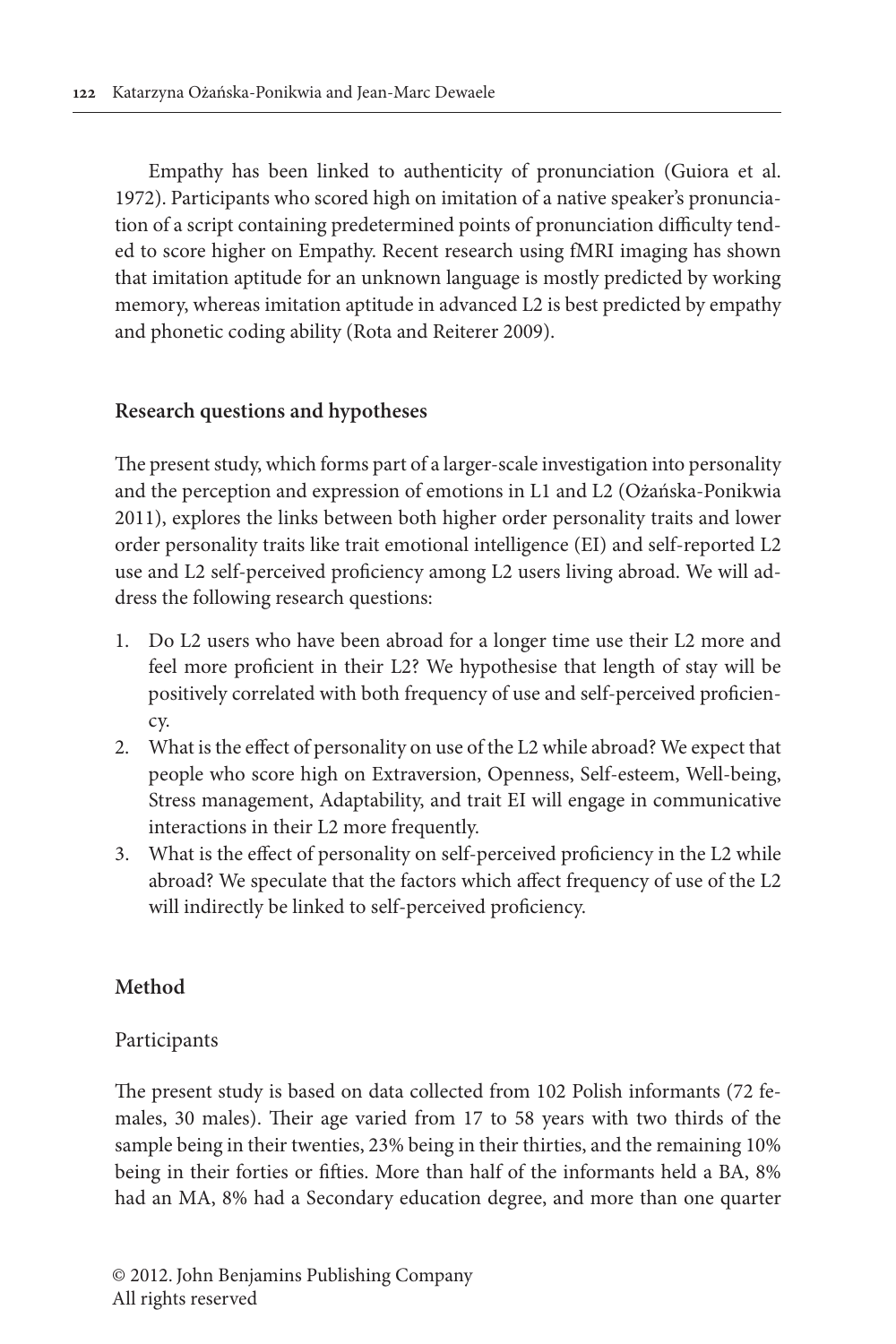reported receiving a vocational education. Half of the participants had lived in an English Speaking Country (ESC), either Ireland or the United Kingdom, for up to one year, one quarter reported living in an ESC from between 1 and 2 years, and the remaining quarter had lived in an ESC between 2 years and 19.5 years.

The level of self-perceived L2 proficiency varied from minimal proficiency to maximal proficiency (Mean = 4.1,  $SD = 0.9$ ) with nearly half of all participants rating themselves as fully proficient, 30% as upper-intermediate, 17% as intermediate, 4% as pre-intermediate and one as a beginner.

Every one of our participants is a L2 user, i.e. "someone who knows more than one language, whether spoken, written, or signed, regardless of the number of languages known, the level of proficiency, how they were learnt, and whether knowledge is productive or receptive" (Bassetti and Cook 2011: 146).

# Instruments

The participants filled out the following questionnaires in Polish:

- 1. Personal background questionnaire, measuring such variables as age, gender, self-perceived L2 proficiency, length of stay in the UK or Ireland, educational level, and length of L2 instruction.
- 2. The 'L2 use' scale was devised in order to measure the frequency of L2 use by bilinguals and L2 users in different, everyday situations. It consisted of nine statements requiring participants to choose between the following responses: 1 – Strongly disagree, 2 – Disagree, 3 – Neutral, 4 – Agree, 5 – Strongly Agree. The items were: "I use English at work"; "I use English at home"; "I use English at school"; "I use English when I talk to my friends"; "I use English in everyday situations"; "I use English for praising"; "I use English to maintain discipline"; "I use English when I talk to my partner"; "I use English when I talk to my children". The 'L2 use' value represents the sum of the responses to the nine items.
- 3. The 'L2 proficiency' scale asked participants to judge their level of proficiency in English on a 5-point Likert scale (ranging from minimal to maximal proficiency).
- 4. 'OCEAN' questionnaire (50 items) which is a short version of a 'Big Five' personality test. A Cronbach's α test revealed high levels of internal consistency for the various dimensions: Extraversion ( $\alpha$  = 0.87), Agreeableness ( $\alpha$  = 0.82), Conscientiousness ( $\alpha = 0.79$ ), Emotional stability ( $\alpha = 0.86$ ) and Intellect (α = 0.84). The Cronbach's α for all the measured traits was 0.84.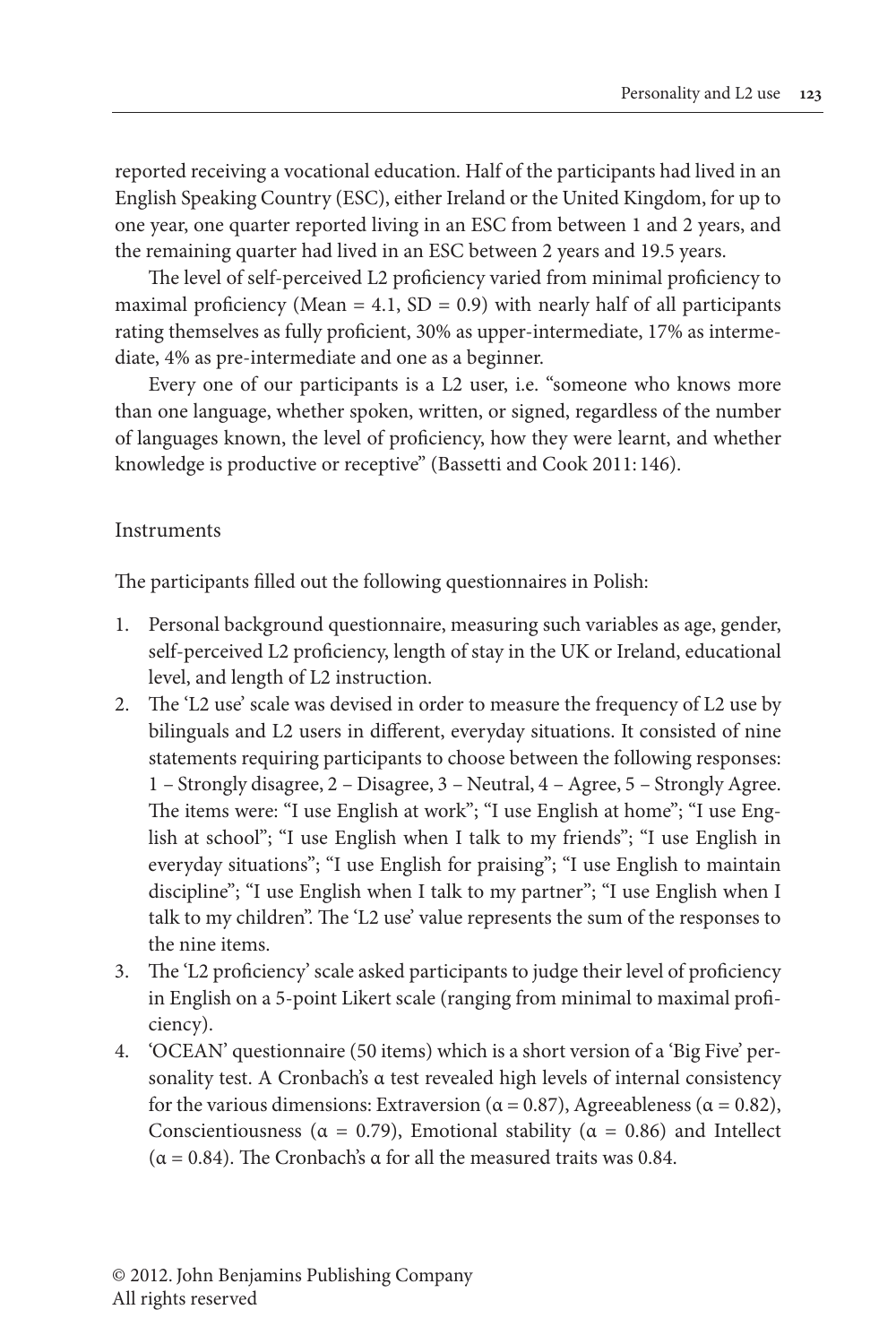5. Trait Emotional Intelligence Questionnaire (Petrides and Furnham 2003). The TEIQue is a self-report inventory, which comprehensively covers the sampling domain of EI. It consists of 153 items, measuring 15 facets, four factors, and global trait EI. It integrates and extends EI-related ideas in a general framework that incorporates 15 specific facets: Adaptability ( $\alpha = 0.78$ ), Assertiveness ( $\alpha$  = 0.83), Emotion perception ( $\alpha$  = 0.81), Emotion expression ( $\alpha$  = 0.89), Emotion management ( $\alpha$  = 0.61), Emotion regulation ( $\alpha$  = 0.67), Impulsiveness ( $\alpha = 0.61$ ), Relationships ( $\alpha = 0.66$ ), Self-esteem ( $\alpha = 0.91$ ), Self-motivation ( $\alpha = 0.67$ ), Social awareness ( $\alpha = 0.80$ ), Stress management ( $\alpha$  = 0.78), trait Empathy ( $\alpha$  = 0.71), trait Happiness ( $\alpha$  = 0.92), trait Optimism  $(\alpha = 0.86)$ . Apart from assessing all of the above-mentioned facets through 15 subscales, it also provides scores on global trait EI ( $\alpha$  = 0.89) and four factors of broader relevance: Well-being (α = 0.89), Self-control (α = 0.68), Emotionality ( $\alpha = 0.76$ ), and Sociability ( $\alpha = 0.74$ ). Apart from these four factors of broader relevance, TEIQue measures fifteen specific facets that are described in Table 2 below where descriptions of the high scorers of each facet are presented (Petrides and Furnham 2001, 2003). EI facets do not reflect cognitive abilities (e.g., IQ), but rather self-perceived abilities and behavioural dispositions. In the case of the OCEAN and TEIQue questionnaires, the official Polish translations and adaptations were used (Furnham et al. 2005; Wytykowska and Petrides 2007).

| Facets                      | High scorers perceive themselves as                        |
|-----------------------------|------------------------------------------------------------|
| Adaptability                | flexible and willing to adapt to new conditions            |
| Assertiveness               | forthright, frank and willing to stand up for their rights |
| Emotion perception          | clear about their own and other people's feelings          |
| Emotion expression          | capable of communicating their feelings to others          |
| Emotion management (others) | capable of influencing other people's feelings             |
| Emotion regulation          | capable of controlling their emotions                      |
| Impulsiveness (low)         | reflective and less likely to give in to their urges       |
| Relationships               | capable of having fulfilling personal relationships        |
| Self-esteem                 | successful and self-confident                              |
| Self-motivation             | driven and unlikely to give up in the face of adversity    |
| Social awareness            | accomplished networkers with excellent social skills       |
| Stress management           | capable of withstanding pressure and regulating stress     |
| Trait empathy               | capable of taking someone else's perspective               |
| Trait happiness             | cheerful and satisfied with their lives                    |
| Trait optimism              | confident and likely to "look on the bright side" of life  |

**Table 2.** The EI sampling domain adapted from the official TEIQue website (2001–2009)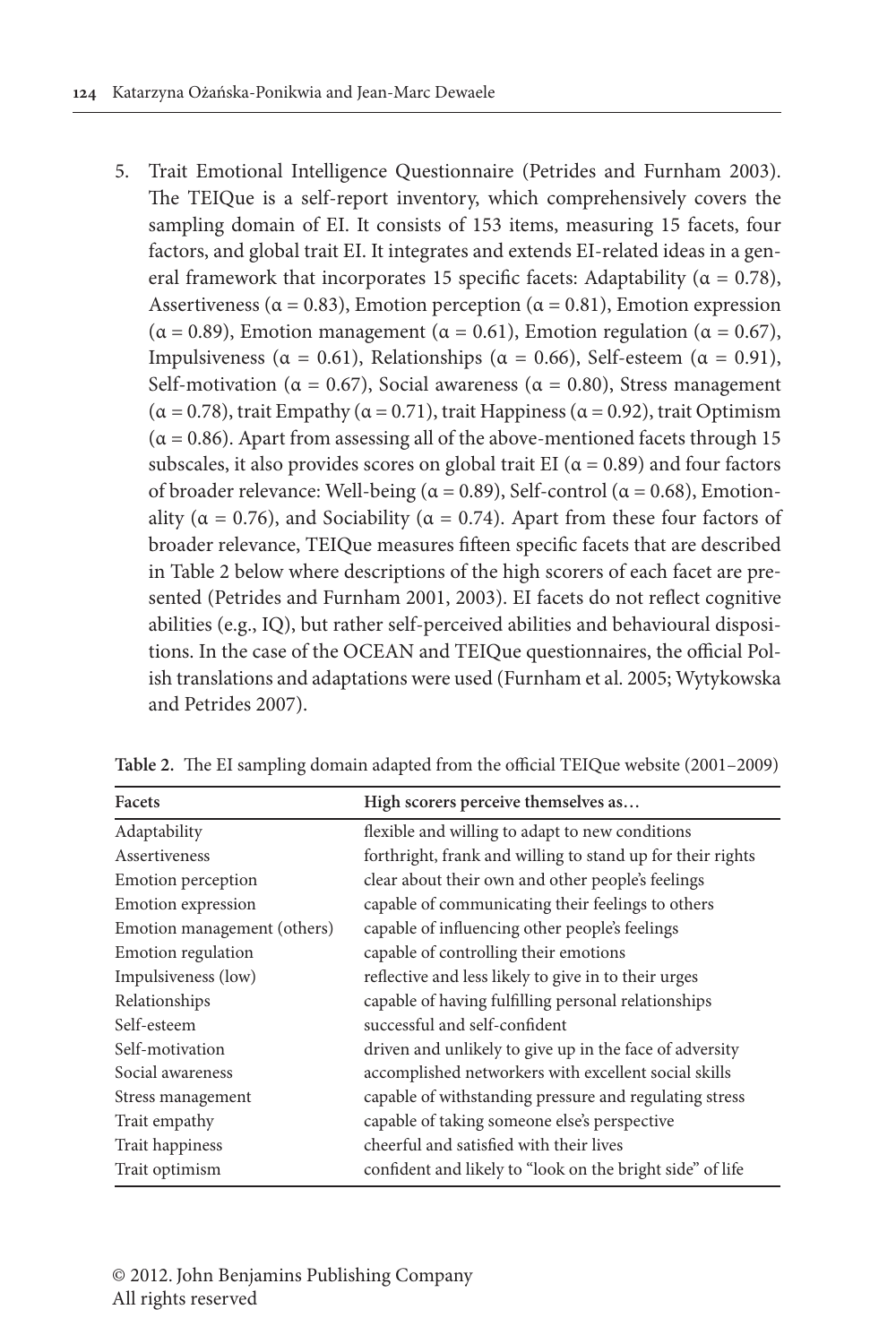# **Results**

Length of stay abroad and self-perceived L2 proficiency

It was hypothesized that length of immersion in the L2 language and culture would have an influence on frequency of L2 use and self-perceived L2 proficiency. Participants who have spent a longer time in the UK or Ireland are more likely to have socialized in the L2, with more frequent use of the L2 as a consequence, leading to higher levels of self-perceived L2 proficiency.

A Pearson correlation analysis confirmed that length of stay is positively linked with frequency of L2 use ( $r = 0.22$ ,  $p < 0.035$ ) and self-perceived L2 speaking proficiency ( $r = 0.23$ ,  $p < 0.05$ ). In other words, the longer participants had stayed in the UK or Ireland, the more frequently they used their L2 English and the more proficient they felt in it.

Higher order personality traits and self-reported L2 use

It was hypothesized that the personality traits of Extraversion and Openness would be linked to self-reported L2 use. Therefore, scores on the five dimensions of Openness, Conscientiousness, Extraversion, Agreeableness and Neuroticism (OCEAN) were correlated with 'L2 use'. The results are presented and discussed below (Table 3).

Participants who scored higher on Extraversion trait reported significantly more frequent L2 use. This might be linked to the fact that extraverts tend to participate actively in social interactions in both their L1 and L2. The strongest positive correlation emerged between Openness and self-reported L2 use. More open participants are more likely to seek opportunities for new cultural and

|           |          |       | Extraversion Agreeableness Conscientiousness Neuroticism Openness |       |           |
|-----------|----------|-------|-------------------------------------------------------------------|-------|-----------|
| $1.2$ use | $0.212*$ | 0.200 | 0.119                                                             | 0.002 | $0.273**$ |

**Table 3.** Personality traits and 'L2 use' (Pearson's *r*)

\*  $p < 0.05$ , \*\*  $p < 0.01$ 

**Table 4.** Results of linear stepwise regression examining what higher-order personality traits predict L2 use

| Openness | 074 | 1 E | 0.009 |
|----------|-----|-----|-------|

© 2012. John Benjamins Publishing Company All rights reserved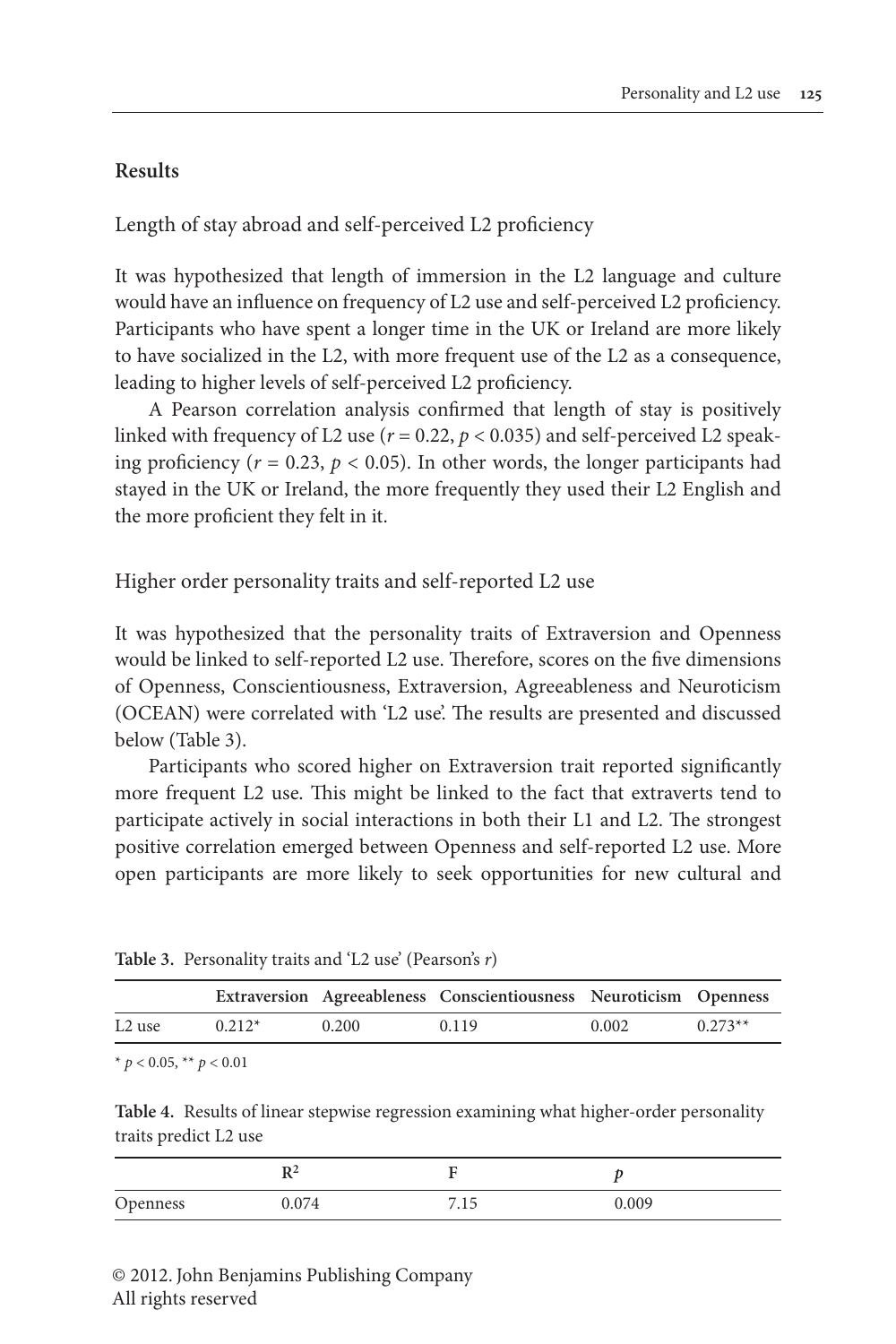educational experiences resulting in more frequent use of the L2 in a variety of social interactions.

A linear stepwise regression including Extraversion and Openness indicated that Openness predicted 7.4% of the variance in self-reported L2 use. Extraversion was excluded (see Table 4).

Emotional Intelligence and self-reported L2 use

The 'L2 use' factor, measuring the frequency of L2 use in various social situations like talking to a partner or to children, using the L2 for praising, maintaining discipline, or operating in the L2 at work, home, school correlated positively with the five specific EI traits, namely Self esteem, Stress management, Adaptability, Wellbeing, and Global EI (Table 5). Participants who scored high on the above-mentioned factors could be described as socially competent, fluent in communicating their emotions and expressing their feelings, adaptable, perceptive and able to handle pressure calmly and effectively. They are good at regulating their emotion and are characterized by flexibility in their approach to work and life, with high levels of willingness to adapt to new environments and conditions. They enjoy novelty and regular change. They could be also presented as individuals who have good listening and communicative skills.

A linear stepwise regression examining what EI traits predict L2 use revealed that only Self-esteem was a significant predictor of self-reported L2 use and accounted for 6.8% of the variance. Stress management, Adaptability, Well-being and Global trait EI were excluded from the regression analysis (see Table 6).

| L <sub>2</sub> use |
|--------------------|
| $0.261*$           |
| $0.220*$           |
| $0.224*$           |
| $0.235*$           |
| $0.234*$           |
|                    |

**Table 5.** EI traits and 'L2 use' (Pearson's *r*)

 $*$   $p < 0.05$ 

**Table 6.** Results of linear stepwise regression examining what EI factors predict L2 use

|             | 11    |      |       |
|-------------|-------|------|-------|
| Self-esteem | 0.068 | 6.51 | 0.012 |

© 2012. John Benjamins Publishing Company All rights reserved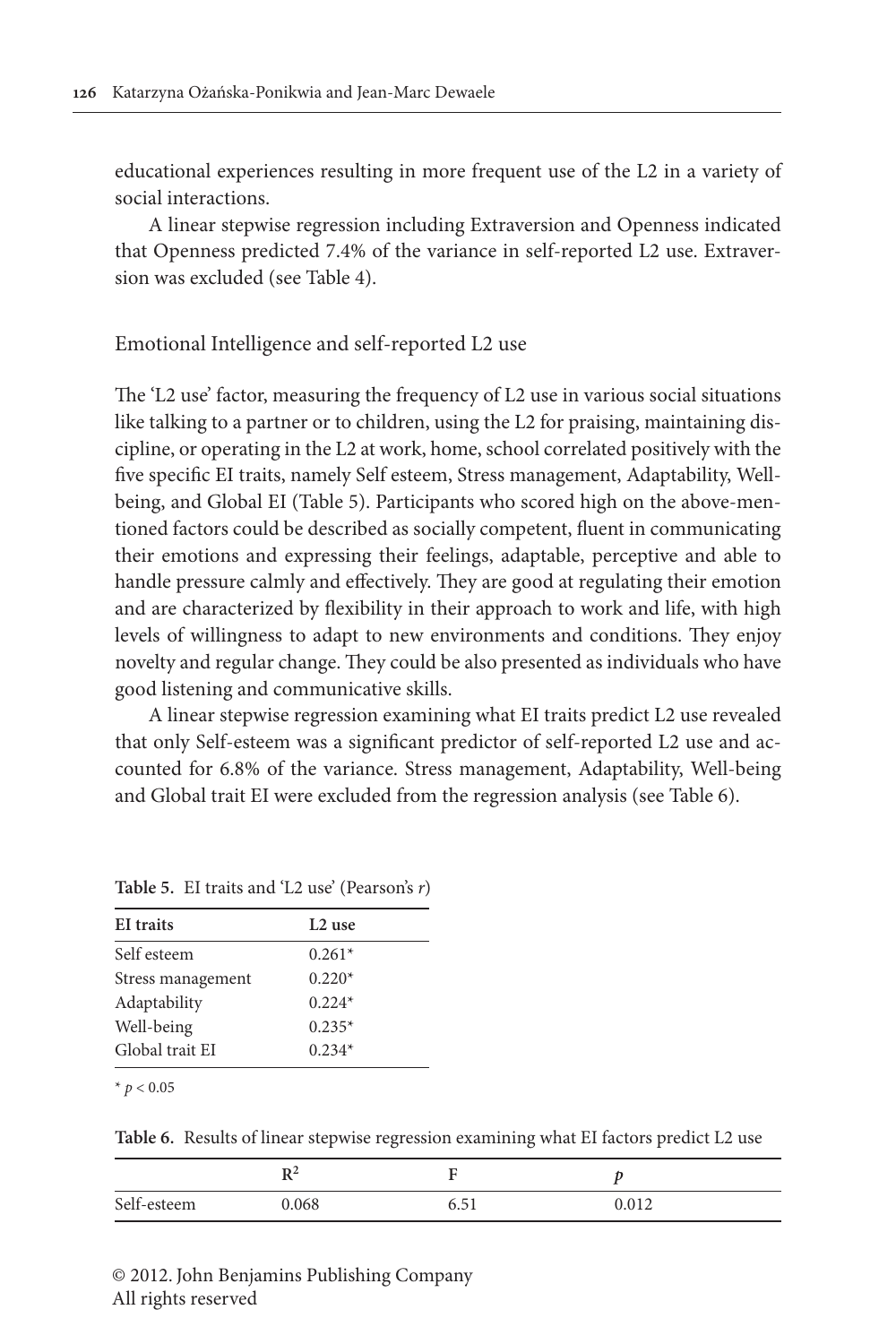Higher and lower-order personality traits and self-perceived L2 proficiency

We speculated that some higher-order (OCEAN) and lower-order personality traits (EI) are linked to L2 use, and, indirectly, to self-perceived L2 proficiency. All the scores for the various personality dimensions were correlated with selfperceived L2 proficiency. The results are presented in Table 7.

The statistical analysis revealed that self-perceived L2 proficiency correlated positively, and significantly, with only three traits: Agreeableness, Openness and the EI trait of Empathy. High scorers on self-perceived L2 proficiency would thus tend to be more trusting, friendly and cooperative (Agreeableness), more imaginative, creative, and interested in new cultural and educational experiences (Openness), as well as being skilful in conversations and having an ability to put themselves "in somebody else's shoes" (Empathy).

| <b>Personality traits</b> | L2 proficiency |
|---------------------------|----------------|
| Extraversion              | 0.111          |
| Agreeableness             | $0.225*$       |
| Conscientiousness         | 0.079          |
| Neuroticism               | 0.092          |
| Openness                  | $0.242*$       |
| Self esteem               | $-0.041$       |
| Emotion expression        | 0.09           |
| Self-motivation           | 0.021          |
| Emotion regulation        | 0.071          |
| Happiness                 | 0.011          |
| Empathy                   | $0.222*$       |
| Social awareness          | 0.031          |
| Impulsivity (low)         | 0.054          |
| Emotion perception        | 0.067          |
| Stress management         | 0.123          |
| Emotion management        | 0.021          |
| Optimism                  | 0.029          |
| Relationships             | 0.089          |
| Adaptability              | 0.121          |
| Assertiveness             | $-0.033$       |
| Wellbeing                 | 0.005          |
| Self control              | 0.125          |
| Emotionality              | 0.145          |
| Sociability               | 0.009          |
| Global trait EI           | 0.090          |

**Table 7.** OCEAN and EI personality traits and self-perceived L2 proficiency (Pearson's *r*)

 $*$   $p < 0.05$ 

© 2012. John Benjamins Publishing Company All rights reserved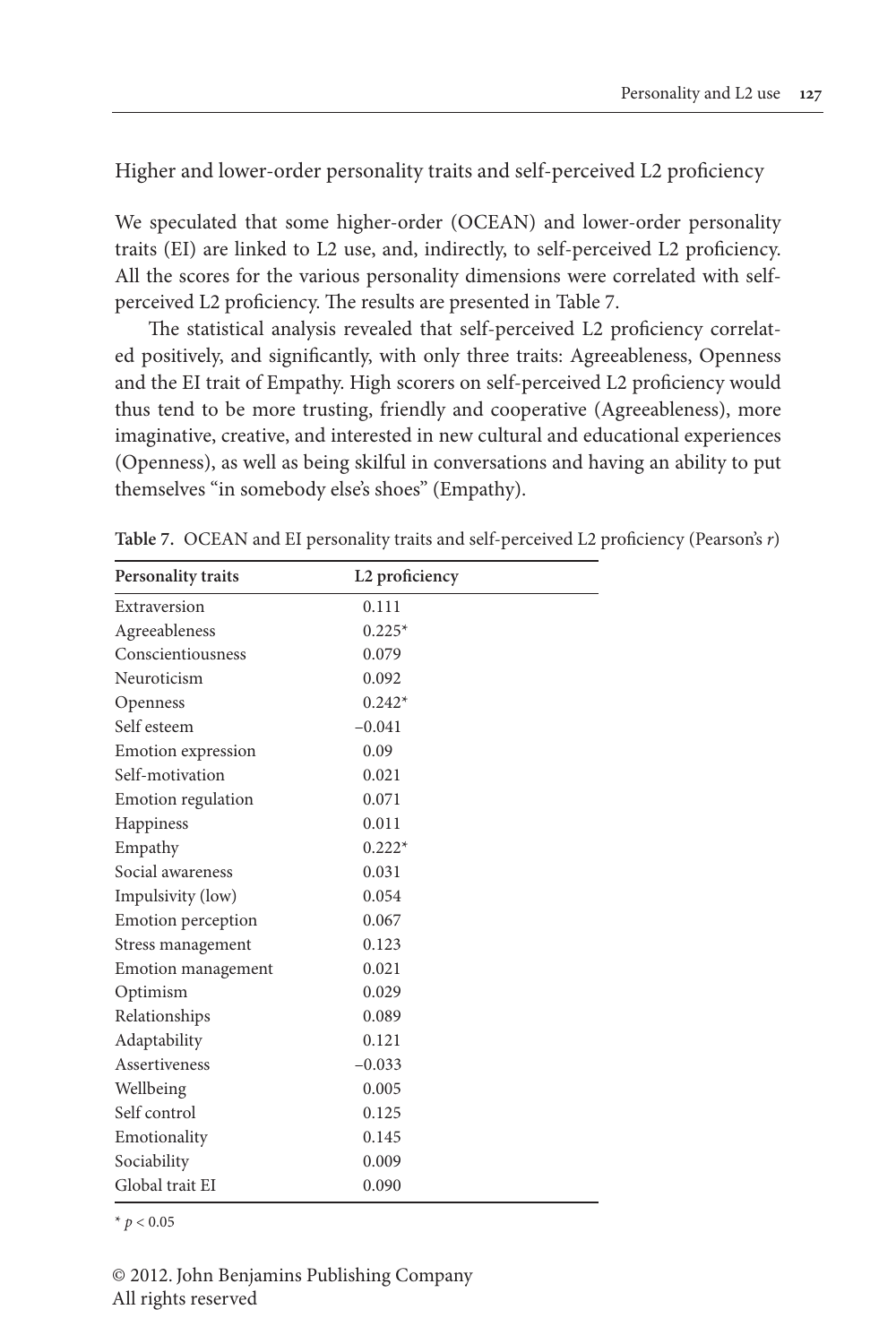| Openness | 0.070 | 7 22<br>ر ر. . | 0.008 |
|----------|-------|----------------|-------|

**Table 8.** Results of a linear stepwise regression examining what OCEAN and EI factors predict self-reported L2 proficiency

The results of the linear stepwise regression examining to what extent Openness, Agreeableness and Empathy predict self-reported L2 proficiency are presented in Table 8. Agreeableness and Empathy were excluded and Openness was the only significant predictor, accounting for 7% of the variance in self-reported L2 proficiency.

#### **Discussion**

Our first hypothesis was confirmed: immigrants who have been abroad for a longer time use the L2 more frequently and feel more proficient in their L2. The finding is not that surprising. As our participants built up their new L2 social networks, they started using their L2 more frequently, which led to the development of their L2. We speculate that after a while immigrants are likely to increase their use of the L2 beyond pure service encounters, for example through their children's social and school activities or their own involvement in community life. Reciprocal causation might also explain the increased use and confidence in the L2, as immigrants may perceive a need to be more extravert, openminded, agreeable and empathic in order to function properly in their new environment. This may in turn increase their proficiency, their self-confidence and their willingness to use the L2.

Our second hypothesis was also confirmed. Various personality traits appear to be linked to L2 use. The correlation of the 'Big Five' personality factors, the EI factors, and the scores on L2 use revealed a complex and interesting picture. A first series of correlation analyses between 'L2 use' and the 'Big Five' personality traits showed that participants of this study who scored high on Extraversion and Openness reported using English L2 more often than participants who scored lower on these personality traits. A linear stepwise regression analysis revealed that Openness was the only significant predictor of L2 use. We thus speculated that participants who are open to new experiences, who are friendly and cooperative in social interactions are more likely to seek opportunities for interaction in L2 English. The fact that Extraversion was excluded as a predictor variable in the stepwise regression analysis was surprising. Indeed, many facets of Extraversion such as gregariousness and talkativeness seemed to predispose this variable to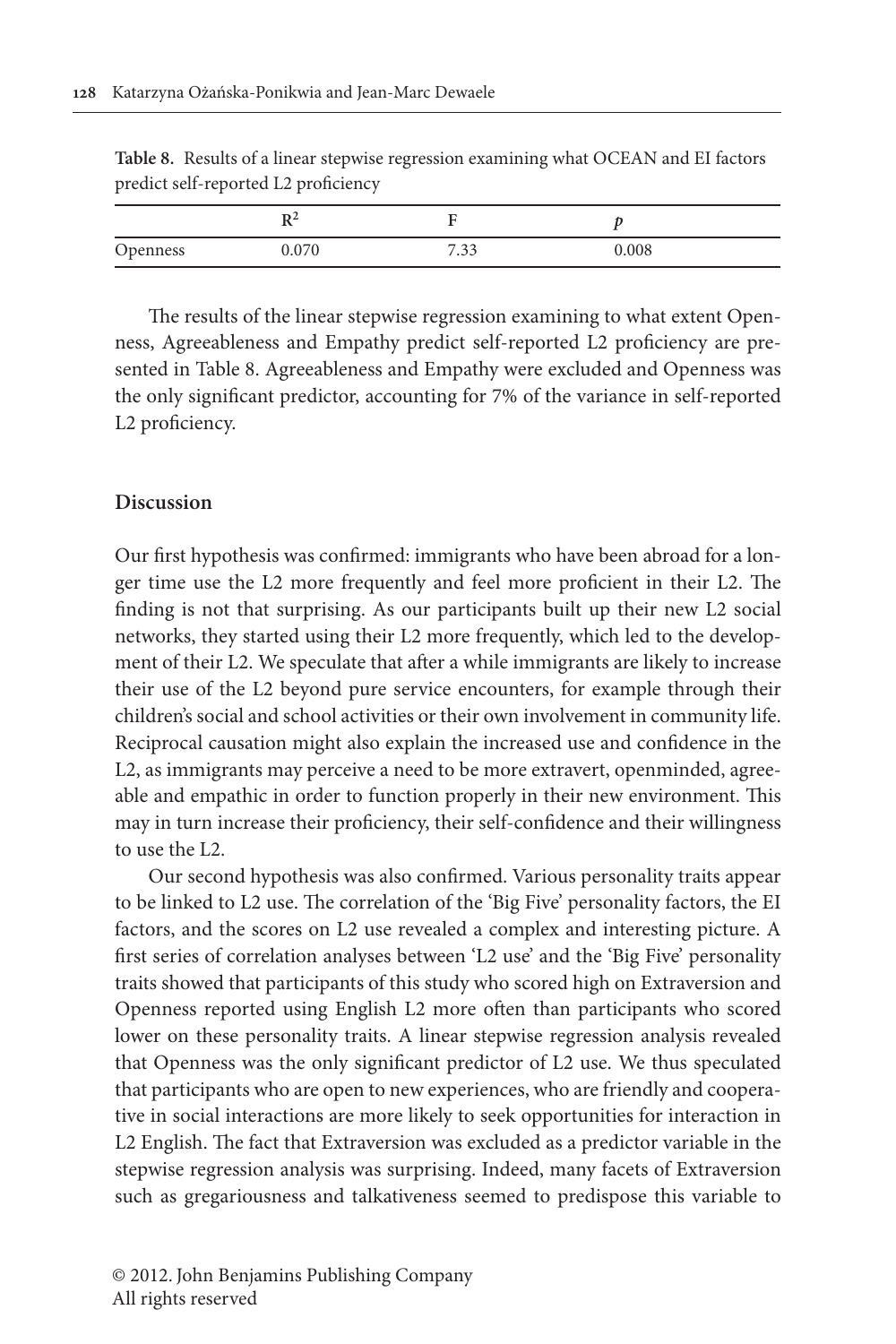predict L2 use. These facets seem to reflect a stronger focus on speech production than on reception (the extravert L2 user may be more interested in his/her own voice than that of the interlocutor). Might the intellectual curiosity of the L2 user who scores higher on Openness make this individual a better listener? Is it possible that the wish to know more about the L2 language and culture is a stronger engine of linguistic and cultural development rather than a mere desire to use the L2?

A second series of correlation analyses between 'L2 use' and trait EI showed that some EI components like Self-esteem, Stress management, Adaptability, Well-being, and Global EI are linked to L2 use. However, a linear stepwise regression analysis showed that Self-esteem was the only significant predictor of L2 use. Successful and self-confident L2 users are thus more likely to seek opportunities to communicate in the L2 and to actively engage in authentic L2 interactions.

Our third hypothesis, namely that the factors affecting frequency of use of the L2 are indirectly linked to self-perceived proficiency was partially confirmed. Selfesteem, which was a significant predictor of L2 use, turned out to be unrelated to self-perceived L2 proficiency. Correlation analyses showed positive relationships between Agreeableness, Openness, Empathy and the self-reported level of proficiency in L2 English. However, a linear stepwise regression analysis indicated that Openness was the only significant predictor of L2 proficiency. The reasons for this are probably similar to those mentioned earlier: curiosity in the L2 language and culture has a stronger effect on proficiency than more general talkativeness.

Our findings suggest that Openness and Self-esteem are the personality traits that best predict the use and the development of English L2 by Polish immigrants living in the UK or Ireland. Even though the effect is significant, the effect size is rather small, with personality traits typically predicting around 7% of the variance. Looking at Kinginger's (2008) description of one of her students who made significant progress in French during his stay abroad, Bill, it is striking to recognize some of the characteristics of an open individual with a healthy dose of selfesteem. Before his departure "He described himself as prepared for, and desirous of a significant challenge, a situation where he would be faced with a baseline obligation to struggle with his own language-related problems" (p. 215). His proficiency in French was rather limited. He expressed the wish of "having another perspective" emerging from exposure to other languages (p. 217). He conceived his study abroad as an interpersonal experience, that "would enhance his empathy for strangers and provide cognitive tools and alternative stories nurturing a comparative approach to awareness of culture" (p. 219). He devoted "considerable effort to developing a social circle, and had apparently been welcomed in a variety of settings, beginning with the home" (p. 222). He joined student groups, a religious association, a football team and a computer club (p. 225). In the formal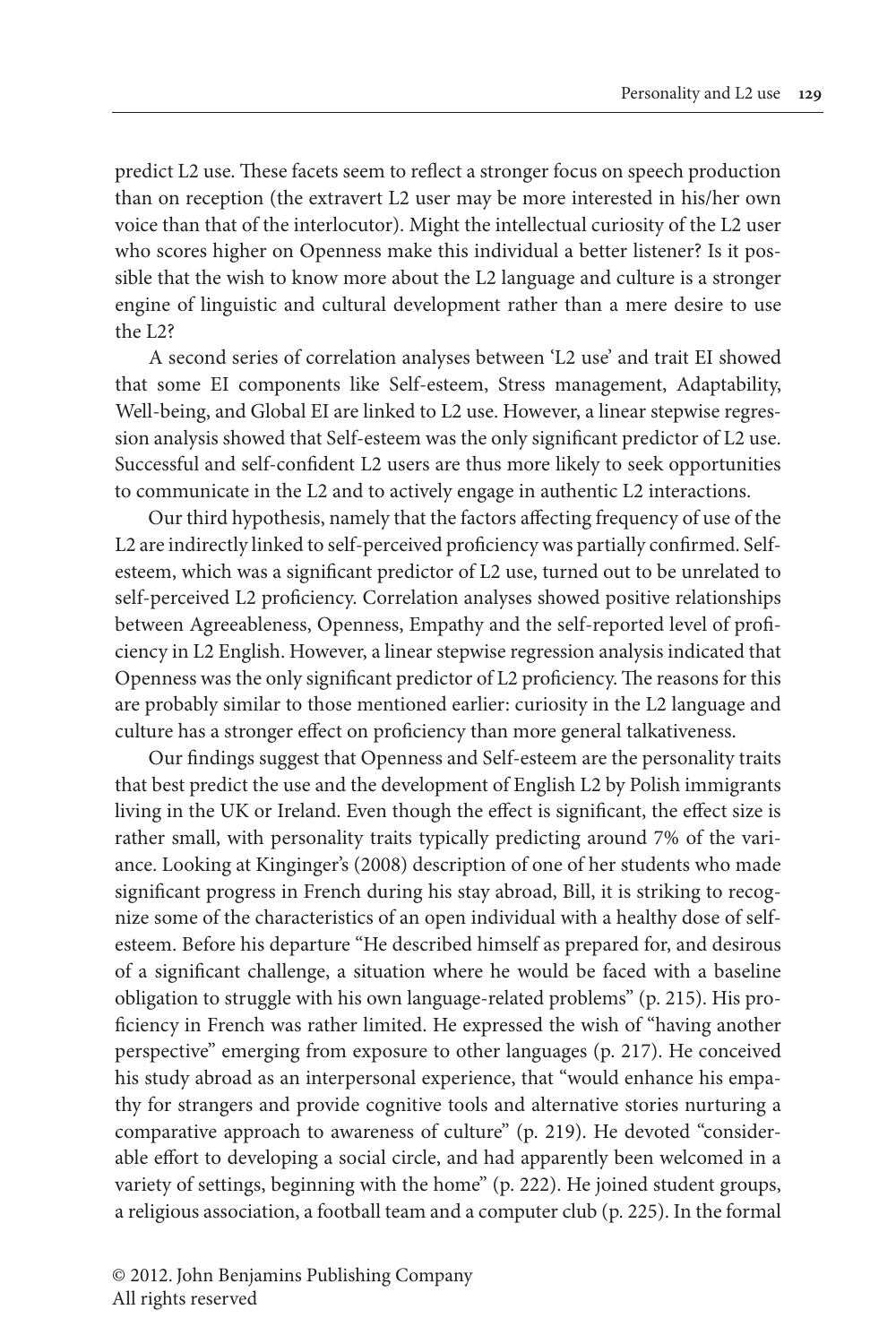assessment, Kinginger reports that Bill was one of the students with the highest gain scores, moving from an "elementary level" before departure to an "intermediate level" at the end of his stay (p. 234). His speaking skills and sociolinguistic awareness in French has also improved considerably. We could speculate where the potential causal links might be running in both directions, as Bill's psychological profile might have provided the trigger to seek social interactions, which were successful and might have further strengthened his desire to interact in French (Dewaele 2012; Trofimovich 2011). At the other end of the Openness scale is Deidre who had not enjoyed her French classes in the US very much but reached an Intermediate level in the formal assessment before departure. She wanted to go to France but saw it as a routine experience appropriate for anyone: "basically, the reason that I kept on pursuing French was because I wanted to go abroad" (p. 237). However, once in France, she complained about feeling inadequate and too slow (p. 236). She wrote at length in her journal of her homesickness and self-imposed social isolation. She positioned herself as "a victimized consumer of goods, services, and even the educational program in which she was enrolled" (p. 238). She argued that "it was worthless to establish links with others only to leave these friends behind in short order" (p. 239). She complained about the rudeness of the French and their lack of respect for women. She noticed very little about French society or norms of social interaction and reported feeling bored (p. 242). During the final month of her stay she claimed that she was socially isolated, using French only in limited service-encounters. Unsurprisingly, her formal assessment after her return to the US showed a very limited gain and no improvement of sociolinguistic competence (p. 252). Kinginger concludes by observing that "the individual differences in language learning achievement abroad are not necessarily attributable only to the events or conditions characterizing the experience itself. They may in fact be deeply rooted in life histories of the people involved and tightly connected to the aspirations that students have been enjoined to hold for themselves" (p. 279). We do not disagree with this conclusion, but would add that the individual differences may not just be rooted in their life histories but also in their genes and subsequent personality profiles.

There are some striking similarities between the study abroad context and our "Polish immigrant context" as all individuals are immersed in a foreign language and culture, using the L2 on everyday basis in both structured and naturalistic settings. There are also some differences between the two contexts. The most obvious one is the length of exposure to the L2. Half of the participants in our study had settled down less than a year before the data collection, the other half had spent between 1 and 19 years in Ireland or the UK. Another difference is the motivation for moving (and staying) abroad. While the students abroad can look forward to the day they return home, our participants were working or studying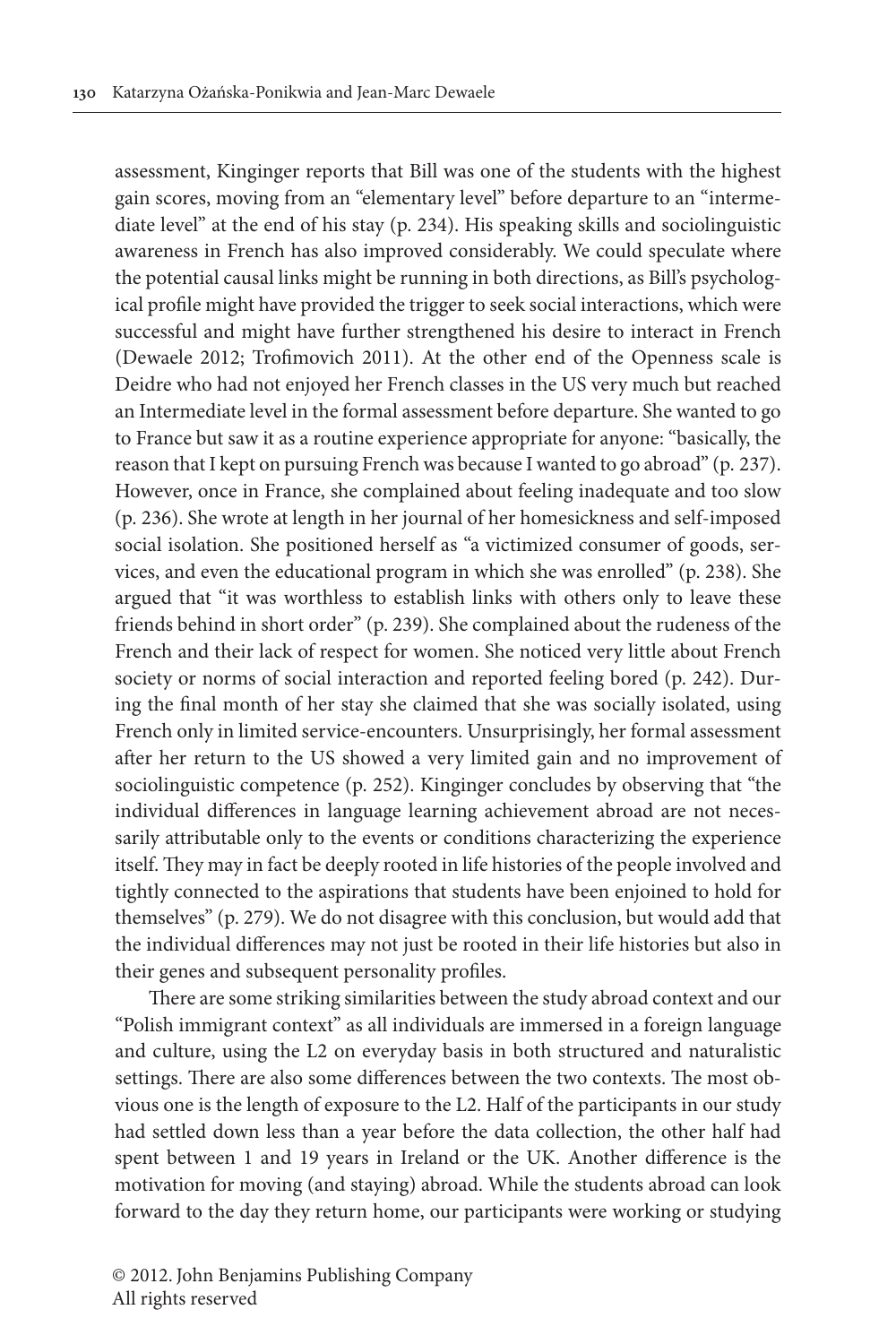in the foreign country with no intention of going back home in the near future. Their command of English had to be high enough to be able to complete their courses, get a job and to function in society. Therefore, it is probable that the motivation to succeed and to function in the new surroundings was higher among our participants than among Kinginger's study abroad students. Since there was no study, to the best of our knowledge, that researched the link between personality traits and L2 use among L2 users living and working in a foreign country, we based our hypotheses on the study abroad literature.

#### **Conclusion**

MacIntyre et al. (1998) put intergroup climate and personality at the basis of the pyramid of L2 users' willingness to communicate. Our study confirms that an immigrant's personality profile is significantly linked to L2 use and self-perceived proficiency in the L2. We claim that a small but significant source of individual differences in the outcome of study-abroad programmes (Kinginger 2011), is the immigrant's personality. We referred to the phenomenon of reciprocal causation (Trofimovich 2011), arguing that potential causal links are running in both directions. This seems most obvious in the case of immigrants whose personality makes them more likely to engage in social interactions in the L2. This could, in turn, affect certain dimensions of their personality and boost their proficiency and self-confidence in the L2 (Dewaele 2012).

Participants who score high on Openness and Self-esteem are more likely to seek authentic interaction in the L2, driven by a genuine desire to find out more about the L2 language and culture. One could speculate that these explorers of the unfamiliar, these curious, creative, original, imaginative, self-confident individuals will gradually build a large network of L2 interlocutors, which will speed up their L2 socialisation and contribute to the development of their L2. Openness thus emerges as the most important personality trait underlying the individual differences in L2 development and L2 use among immigrants.

#### **Acknowledgment**

We would like to thank the anonymous reviewers for their excellent suggestions on an earlier version of this chapter.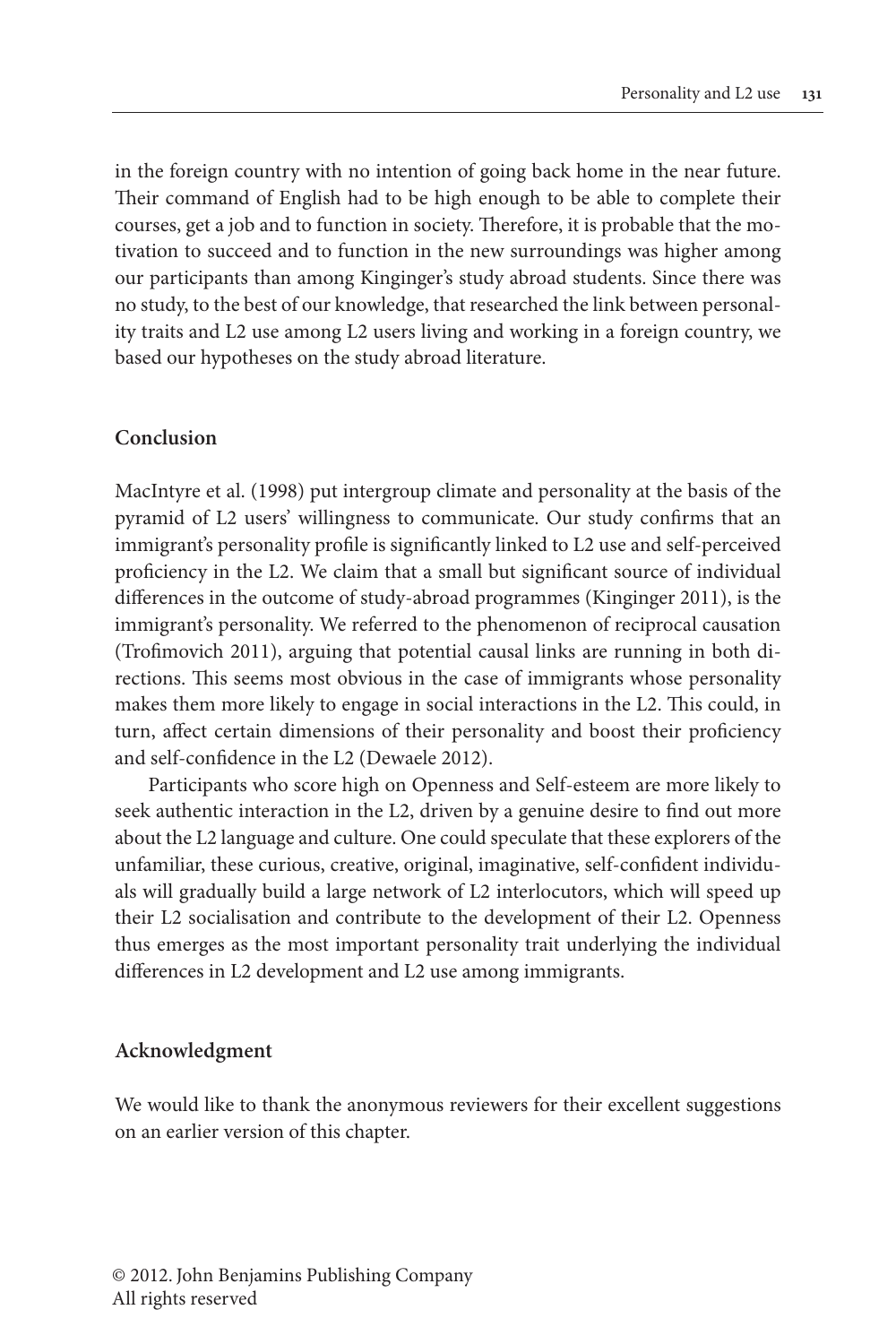#### **References**

- Bassetti, B. and Cook, C. 2011."Relating language and cognition: The second language user". In *Language and Bilingual Cognition*, V. Cook and B. Bassetti (eds.), 143–190. New York and Hove: Psychology Press.
- Bielska, J. 2006. *Between Psychology and Foreign Language Learning.* Katowice: Wydawnictwo Uniwersytetu Śląskiego.
- Carrell, P. L., Prince, M. S. and Astika, G. G. 1996. ["Personality](http://dx.doi.org/10.1111/j.1467-1770.1996.tb00641.x) type and language learning in an EFL context". *[Language Learning](http://dx.doi.org/10.1111/j.1467-1770.1996.tb00641.x)* 46: 75–99.
- Child, D. 1986. *Psychology and the Teacher*. London: Cassell.
- Coleman, J. S. 1998. "Language learning and study abroad: The European perspective". *Frontiers. The Interdisciplinary Journal of Study Abroad* IV: 167–205.
- Costa, P. T. and McCrae, R. R. 1992a. "Four ways five factors are basic". *[Personality and Indi](http://dx.doi.org/10.1016/0191-8869(92)90236-I)[vidual Differences](http://dx.doi.org/10.1016/0191-8869(92)90236-I)* 13: 653–665.
- Costa, P. T. and McCrae, R. R. 1992b. *Revised NEO Personality Inventory (NEO-PI-R) and NEO Five-Factor Inventory (NEO-FFI) professional manual*. Odessa, FL: Psychological Assessment Resources.
- Davey, G. C. L. (ed.). 2005. *Encyclopaedic Dictionary of Psychology*. London: Arnold Books.
- Dewaele, J.-M. 2009. "Individual differences in Second Language Acquisition". In *The New Handbook of Second Language Acquisition*, W. C. Ritchie and T. K. Bhatia (eds.), 623–646. Bingley (UK): Emerald.
- Dewaele, J.-M. 2010. *[Emotions in Multiple Languages](http://dx.doi.org/10.1057/9780230289505)*. Basingstoke: Palgrave Macmillan.
- Dewaele, J.-M. 2012. "Personality. Personality traits as independent and dependent variables". In *Psychology For Language Learning: Insights from Research, Theory and Practice*, S. Mercer, S. Ryan and M. Williams (eds.), 42–58. Basingstoke: Palgrave Macmillan.
- Dewaele, J.-M. and Furnham, A. [1999."Extraversion:](http://dx.doi.org/10.1111/0023-8333.00098) The unloved variable in applied linguistic research". *[Language Learning](http://dx.doi.org/10.1111/0023-8333.00098)* 49: 509–544.
- Dewaele, J.-M. and Furnham, A. 2000. ["Personality](http://dx.doi.org/10.1016/S0191-8869(99)00106-3) and speech production: A pilot study of second language learners". *[Personality and Individual Differences](http://dx.doi.org/10.1016/S0191-8869(99)00106-3)* 28: 355–365.
- Dewaele, J.-M., Petrides, K. V. and Furnham, A. 2008. "The effects of trait [emotional](http://dx.doi.org/10.1111/j.1467-9922.2008.00482.x) intelligence and [sociobiographical](http://dx.doi.org/10.1111/j.1467-9922.2008.00482.x) variables on communicative anxiety and foreign language anxiety among adult multilinguals: A review and empirical investigation". *[Language Learn](http://dx.doi.org/10.1111/j.1467-9922.2008.00482.x)ing* 58: [911–960.](http://dx.doi.org/10.1111/j.1467-9922.2008.00482.x)
- Dörnyei, Z. 2007. *Research Methods in Applied Linguistics*. Oxford: Oxford University Press.
- Dörnyei, Z. 2009. *The Psychology of Second Language Acquisition*. Oxford: Oxford University Press.
- Ehrman, M. E. 1996. *Understanding Second Language Learning Difficulties*. Thousand Oaks, California: SAGE Publications.
- Ehrman, M. 2008. "Personality and the good language learner". In *[Lessons from the Good Lan](http://dx.doi.org/10.1017/CBO9780511497667.007)[guage Learner,](http://dx.doi.org/10.1017/CBO9780511497667.007)* C. Griffiths (ed.), 61–72. Cambridge: Cambridge University Press.
- Ellis, R. 1994. *The Study of Second language Acquisition*. Oxford: Oxford University Press.
- Freed, B. 1995. *Second language Acquisition in a Study Abroad Context*. Amsterdam/Philadelphia: Benjamins.
- Furnham, A., [Wytykowska,](http://dx.doi.org/10.1027/1016-9040.10.1.51) A. and Petrides, K. V. 2005. "Estimates of Multiple Intelligences: A Study from Poland". *[European Psychologist](http://dx.doi.org/10.1027/1016-9040.10.1.51)* 10: 51–59.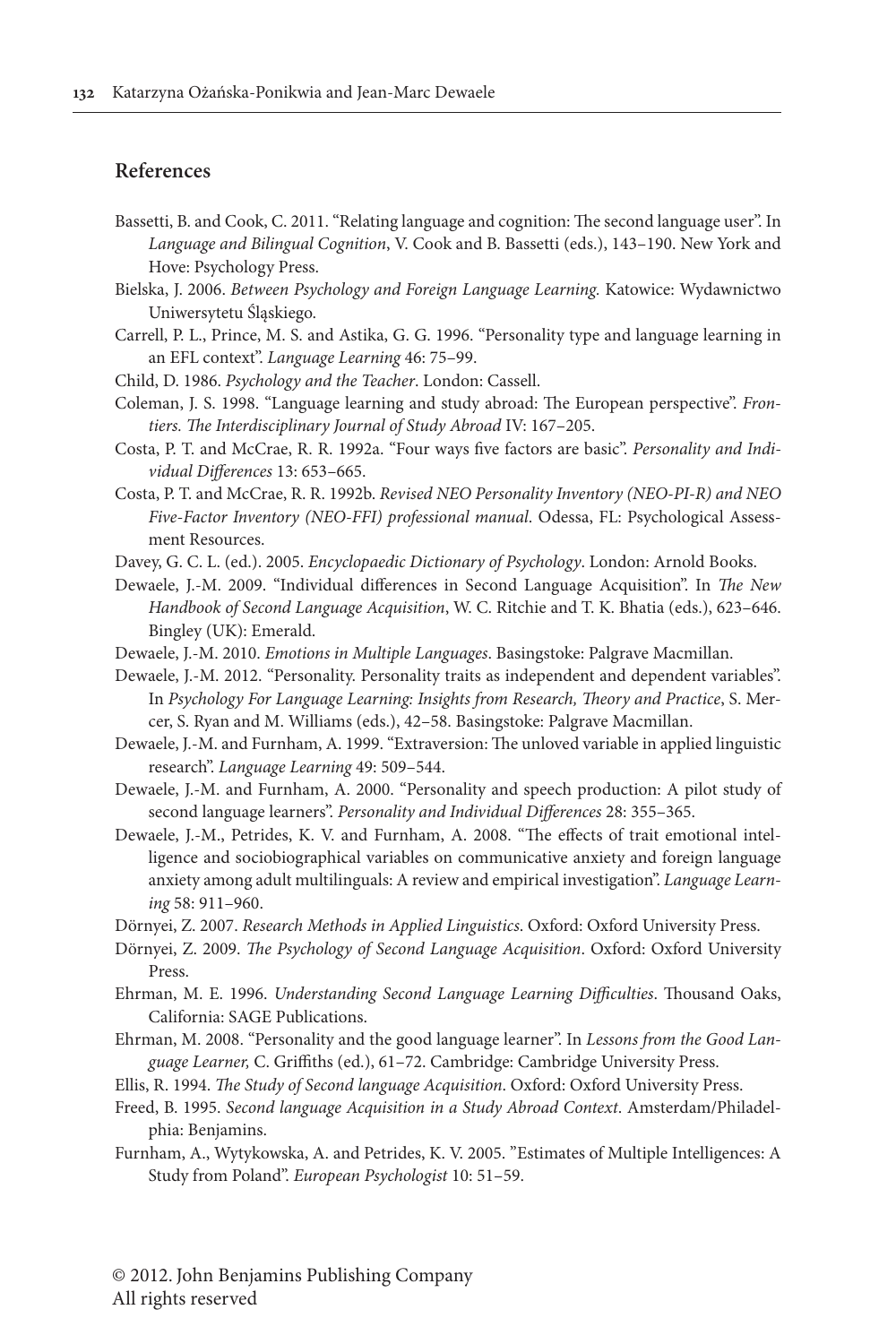Guiora, A. Z., Brannon, R. C. L. and Dull, C. Y. 1972. ["Empathy](http://dx.doi.org/10.1111/j.1467-1770.1972.tb00077.x) and second language learning". *[Language Learning](http://dx.doi.org/10.1111/j.1467-1770.1972.tb00077.x)* 22: 421–428.

Kassin, S. 2003. *Psychology*. USA: Prentice-Hall, Inc.

- Kinginger, C. 2008. "Language learning in study abroad: Case studies of Americans in France" [Monograph]. *Modern Language Journal* 92.
- Kinginger, C. 2009. *[Language Learning and Study Abroad: A Critical Reading of Research.](http://dx.doi.org/10.1057/9780230240766)* Basingstoke: Palgrave [Macmillan.](http://dx.doi.org/10.1057/9780230240766)
- Kinginger, C. 2011. "Enhancing language learning in Study Abroad". *[Annual Review of Applied](http://dx.doi.org/10.1017/S0267190511000031) [Linguistics](http://dx.doi.org/10.1017/S0267190511000031)* 31: 58–73.
- Livesley, J. W. et al. 1998. ["Phenotypic](http://dx.doi.org/10.1001/archpsyc.55.10.941) and Genetic Structure of Traits Delineating Personality Disorder". *[Archives of General Psychiatry](http://dx.doi.org/10.1001/archpsyc.55.10.941)* 55: 941–948.
- MacIntyre, P. D. and Charos, C. 1996. ["Personality,](http://dx.doi.org/10.1177/0261927X960151001) attitudes, and affect as predictors of second language communication". *[Journal of Language and Social Psychology](http://dx.doi.org/10.1177/0261927X960151001)* 15: 3–26.
- MacIntyre, P. D., Clément, R., Dörnyei, Z. and Noels, K. A. 1998. ["Conceptualizing](http://dx.doi.org/10.1111/j.1540-4781.1998.tb05543.x) willingness to [communicate](http://dx.doi.org/10.1111/j.1540-4781.1998.tb05543.x) in a L2: A situational model of L2 confidence and affiliation". *Modern [Language Journal](http://dx.doi.org/10.1111/j.1540-4781.1998.tb05543.x)* 82: 545–562.
- MacIntyre, P. D., Clément, R. and Noels, K. A. 2007. "Affective variables, attitude and personality in context". In *French Applied Linguistics,* D. Ayoun (ed.), 270–298. Amsterdam: Benjamins.
- Myers, I. and Myers, P. 1995. *[Gifts Differing: Understanding Personality Type](http://www.amazon.com/Gifts-Differing-Understanding-Personality-Type/dp/089106074X)*. Palo Alto, California: Davies-Black Publishing.
- Naiman, N., Fröhlich, M., Stern, H. H. and Todesco, A. 1978. *The Good Language Learner*. Toronto: Ontario Institute for Studies in Education.
- Ożańska-Ponikwia, K. 2011. *Emotions from a bilingual point of view: Perception and expression of emotions in L1 and L2*. Unpublished doctoral dissertation. Birkbeck, University of London.
- Pavlenko, A. 2005. *[Emotions and Multilingualism](http://dx.doi.org/10.1017/CBO9780511584305)*. Cambridge, MA: Cambridge University Press.
- Pellegrino, V. 1998. "Students' perspectives on language learning in a study abroad context". In *Second Language Acquisition in a Study abroad Context*, B. Freed (ed.), 91–120. Amsterdam: Benjamins.
- Petrides, K. V. 2001–2010. *London Psychometric Laboratory at UCL* (Trait Emotional Intelligence) http://www.psychometriclab.com. (Internet web site accessed December 2009).
- Petrides, K. V. and Furnham, A. 2001. "Trait emotional intelligence: [Psychometric](http://dx.doi.org/10.1002/per.416) investigation with reference to established trait taxonomies". *[European Journal of Personality](http://dx.doi.org/10.1002/per.416)* 15: [425–448.](http://dx.doi.org/10.1002/per.416)
- Petrides, K. V. and Furnham, A. 2003. "Trait emotional [intelligence:](http://dx.doi.org/10.1002/per.466) Behavioral validation in two studies of emotion recognition and reactivity to mood induction". *[European Journal](http://dx.doi.org/10.1002/per.466) [of Personality](http://dx.doi.org/10.1002/per.466)* 17: 39–57*.*
- Petrides, K. V., Furnham, A. and Mavraveli, S. 2007. "Trait emotional intelligence: Moving forward in the field of EI". In *Emotional intelligence: Knowns and Unknowns,* G. Matthews, M. Zeidner and R. Roberts (eds.), 151–166. Oxford: Oxford University Press.
- Petrides, K. V., Pita, R. and Kokkinaki, F. 2007. "The location of trait emotional [intelligence](http://dx.doi.org/10.1348/000712606X120618) in personality factor space". *[British Journal of Psychology](http://dx.doi.org/10.1348/000712606X120618)* 98: 273–289.
- Regan, V., Howard, M. and Lemée, I. 2009. *The Acquisition of Sociolinguistic Competence in a Study Abroad Context*. Bristol: Multilingual Matters.